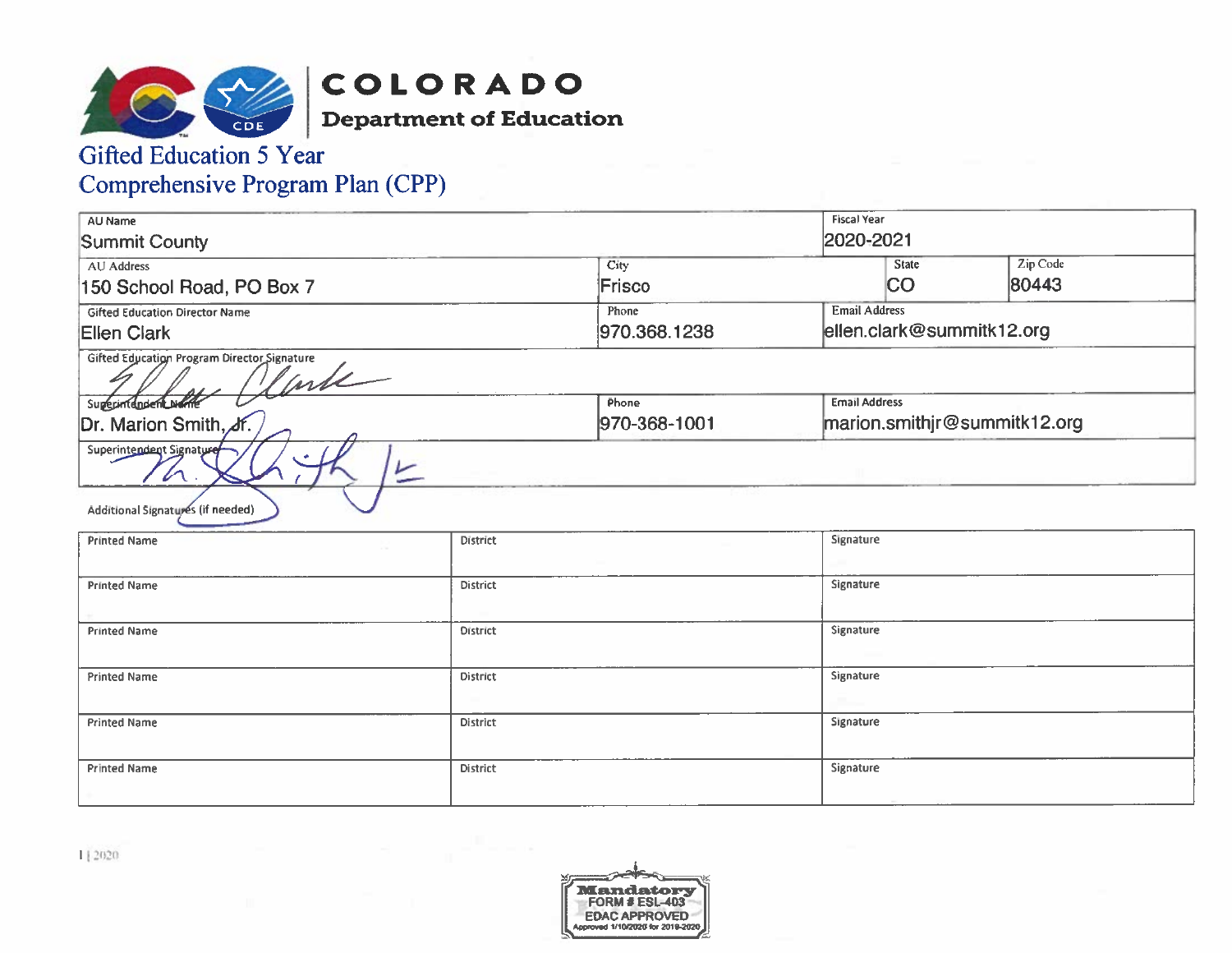The Comprehensive Program Plan (CPP) is a written description of the policies and procedures by which an administrative unit (AU) identifies and programs for gifted student education. The development of an AU's Comprehensive Program Plan (CPP) meets requirements to identify and serve gifted students and their families as established in Exceptional Children's Educational Act (ECEA) statute and criteria established by Rules promulgated by the State Board of Education and any criteria for accreditation (22-20-104.5).

The CPP describes the AU's implementation of key requirements outlined in ECEA Rules. This plan is informed by the AU's self-evaluation, stakeholder input and gifted student data. The plan template is located in the Data Management System (DMS). Completed plans are transparent documents, accessible to stakeholders on the Colorado Department of Education Office of Gifted **Education website.** 

Directions:

Write the administrative unit's description of how it implements each element of the Comprehensive Program Plan and how the AU plans to improve or enhance each element as appropriate. Address all key requirements as they are described in the Rules in your response.

| <b>Exceptional Children's Education Act Program Element</b>                                                                                                                                                                                                                                                                                                                                                                                                                                                                                                                                                                                                                                                                                                                                                                                                                                                                                                                                       | Please describe how the element is currently implemented in the AU.<br>Address every article of law in each element.<br><b>THE THEFT HOLD DRIVEL STUP ST</b>                                                                                                                                                                                                                                                                                                                            | If the AU plans to shift practices over the next four years, use the<br>following to explain:<br>Describe the specific action steps (activities, strategies) the AU<br>will take<br>Identify the data, policies and procedures, and/or research that<br>۰<br>supports the specific steps that were selected<br>Identify who is responsible for implementing these actions steps<br>$\bullet$<br>Provide a timeline for implementation with specific benchmarks<br>and dates<br>Identify the measures used to assess the success of the<br>proposed action |
|---------------------------------------------------------------------------------------------------------------------------------------------------------------------------------------------------------------------------------------------------------------------------------------------------------------------------------------------------------------------------------------------------------------------------------------------------------------------------------------------------------------------------------------------------------------------------------------------------------------------------------------------------------------------------------------------------------------------------------------------------------------------------------------------------------------------------------------------------------------------------------------------------------------------------------------------------------------------------------------------------|-----------------------------------------------------------------------------------------------------------------------------------------------------------------------------------------------------------------------------------------------------------------------------------------------------------------------------------------------------------------------------------------------------------------------------------------------------------------------------------------|-----------------------------------------------------------------------------------------------------------------------------------------------------------------------------------------------------------------------------------------------------------------------------------------------------------------------------------------------------------------------------------------------------------------------------------------------------------------------------------------------------------------------------------------------------------|
| <b>Procedures for Parent, Family, and Student</b>                                                                                                                                                                                                                                                                                                                                                                                                                                                                                                                                                                                                                                                                                                                                                                                                                                                                                                                                                 | Our school district website contains a gifted                                                                                                                                                                                                                                                                                                                                                                                                                                           | Target:                                                                                                                                                                                                                                                                                                                                                                                                                                                                                                                                                   |
| <b>Engagement</b> 12.02(2)(a)                                                                                                                                                                                                                                                                                                                                                                                                                                                                                                                                                                                                                                                                                                                                                                                                                                                                                                                                                                     | section with information about gifted                                                                                                                                                                                                                                                                                                                                                                                                                                                   |                                                                                                                                                                                                                                                                                                                                                                                                                                                                                                                                                           |
| 12.02(2)(a)(i) The program plan shall describe how the AU implements parent,<br>family, and student engagement and communication with regard to gifted<br>education programs that include, but are not limited to: how parents are<br>informed about access to identification procedures; ways to educate parents<br>and families about giftedness or parenting gifted students; information about<br>involvement and progress reporting; what programming options are available<br>to match student strengths and challenges; information about concurrent<br>enrollment; how to be involved in college and career planning; primary<br>languages in the AU, and ways parents and families may participate in the<br>school community.<br>12.02(2)(a)(ii) In multi-district AUs and BOCES, methods of engagement and<br>communication may vary based upon individual district procedures, but each<br>district must have a plan for parent, family, and student communication and<br>engagement. | characteristics and the referral and<br>lidentifcation process.<br>Gifted coaches present information to District<br>Accountability Committee and the Board of<br>Educations. Gifted coaches attend<br>community gifted advocacy meetings.<br>Guardian input is solicited by email in ALP<br>and ICAP creation.<br>Student progress on ALP goals is reported<br>quarterly. Gifted coaches email parents at<br>least once per quarter with general or<br>individual student information. |                                                                                                                                                                                                                                                                                                                                                                                                                                                                                                                                                           |
|                                                                                                                                                                                                                                                                                                                                                                                                                                                                                                                                                                                                                                                                                                                                                                                                                                                                                                                                                                                                   |                                                                                                                                                                                                                                                                                                                                                                                                                                                                                         |                                                                                                                                                                                                                                                                                                                                                                                                                                                                                                                                                           |
|                                                                                                                                                                                                                                                                                                                                                                                                                                                                                                                                                                                                                                                                                                                                                                                                                                                                                                                                                                                                   |                                                                                                                                                                                                                                                                                                                                                                                                                                                                                         |                                                                                                                                                                                                                                                                                                                                                                                                                                                                                                                                                           |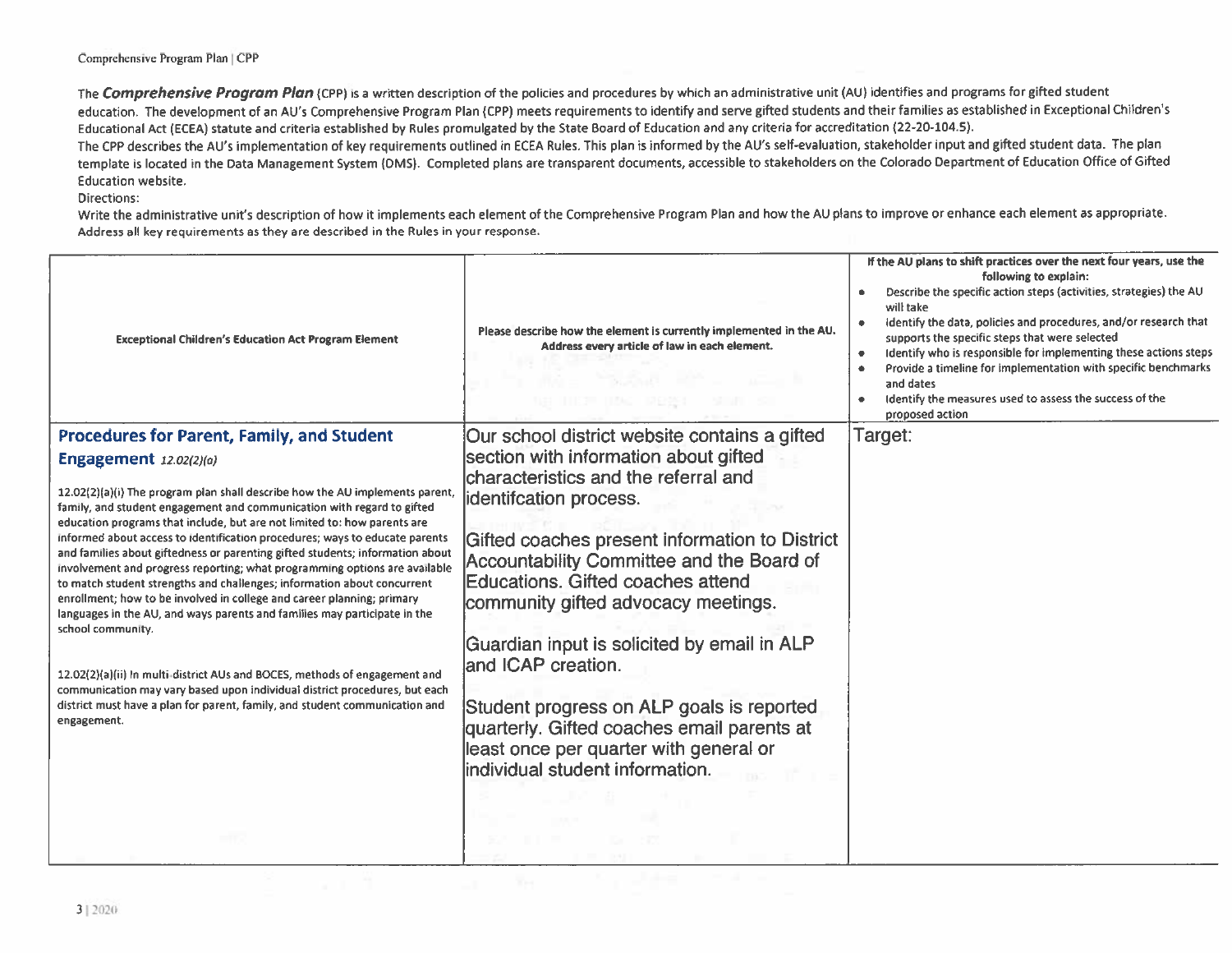| 4 2020 |                          |                                                                                                                                                                                                                                                                                                                                               |                                                                                                                                             |                                                                                                                            | (Extra Space – if Needed)                                                                                                                                            | Engagement 12.02(2)(a)<br>Procedures for Parent, Family, and Student<br>Comprehensive Program Plan   CPP                      |
|--------|--------------------------|-----------------------------------------------------------------------------------------------------------------------------------------------------------------------------------------------------------------------------------------------------------------------------------------------------------------------------------------------|---------------------------------------------------------------------------------------------------------------------------------------------|----------------------------------------------------------------------------------------------------------------------------|----------------------------------------------------------------------------------------------------------------------------------------------------------------------|-------------------------------------------------------------------------------------------------------------------------------|
|        | their child's classroom. | events, talent shows, and assemblies.<br>projects, speech tournaments, sporting<br>open house, fun runs, exhibition, personal<br>whole-school events each year, such as<br>community. Each school has several<br>encouraged to participate in the school<br>Families are welcomed and strongly<br>Parents are also encouraged to volunteer in | common language spoken by parents after<br>are translated into Spanish, the most<br>All school emails and classroom newsletters<br>English. | to 12th grade. Information is announced to all<br>parents through email.<br>Concurrent enrollment is available<br>from 6th | affective guidance, and any accommodations<br>classes, acceleration, cluster group<br>differentiation, independent study,<br>a student might need.<br>pmg,<br>online | student's needs. We offer in-class<br>researched and implemented to m<br>Programming options are constantly being<br>eet each |
|        |                          |                                                                                                                                                                                                                                                                                                                                               |                                                                                                                                             |                                                                                                                            |                                                                                                                                                                      |                                                                                                                               |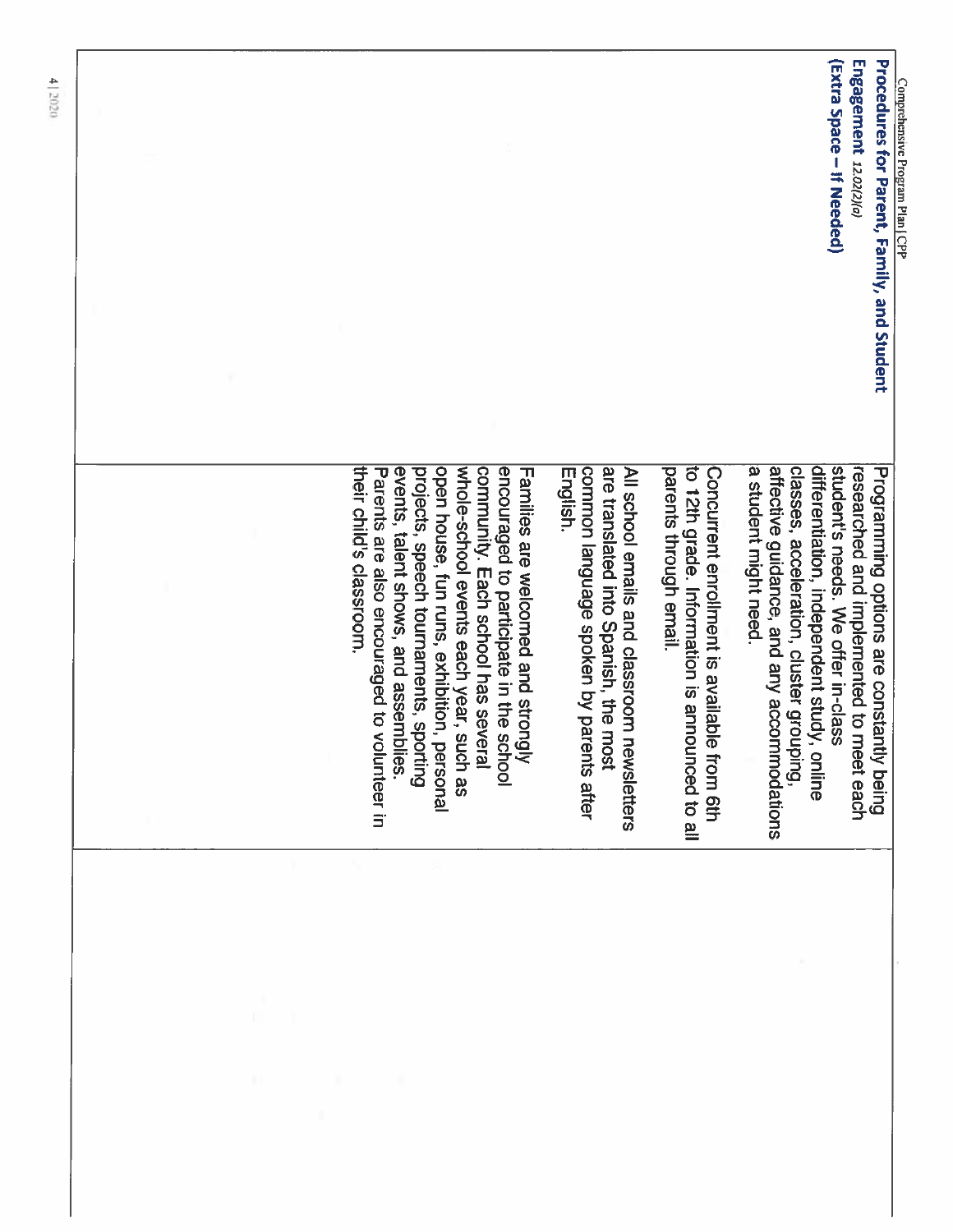# Definition of "Gifted Student" 12.02(2)(b)

same as or substantially similar to the definition of "gifted student" specified in section 12.01(16) of these Rules. This definition shall serve as the basis for the implementation of all other program plan elements described below. 12.02(2)(b) The program plan shall include a written definition that is the

and disabilities simultaneously. outstanding that they require special cultural, ethnic, linguistic and socioeconomic Gifted children and youth come from all musical abilities or a combination of the following: exceptional learning behavior by virtue of any performance, exceptional production, or Gifted students are capable of high and complexity of curriculum and instruction. significant modifications to the pacing, depth both in academic and social/emotional provisions to meet their educational needs, and potential for accomplishments are so backgrounds and may demonstrate both gifts (Colorado Department of Education) typical learner and, therefore, require talents that lie well outside the norms of the through twenty-one, whose abilities, talents, Gifted students are those persons ages four " Visual arts, performing arts, spatial or realms. Gifted students have abilities and/or " Leadership and human relations abilities " Creative or productive thinking " Specific academic aptitude " General or specific intellectual ability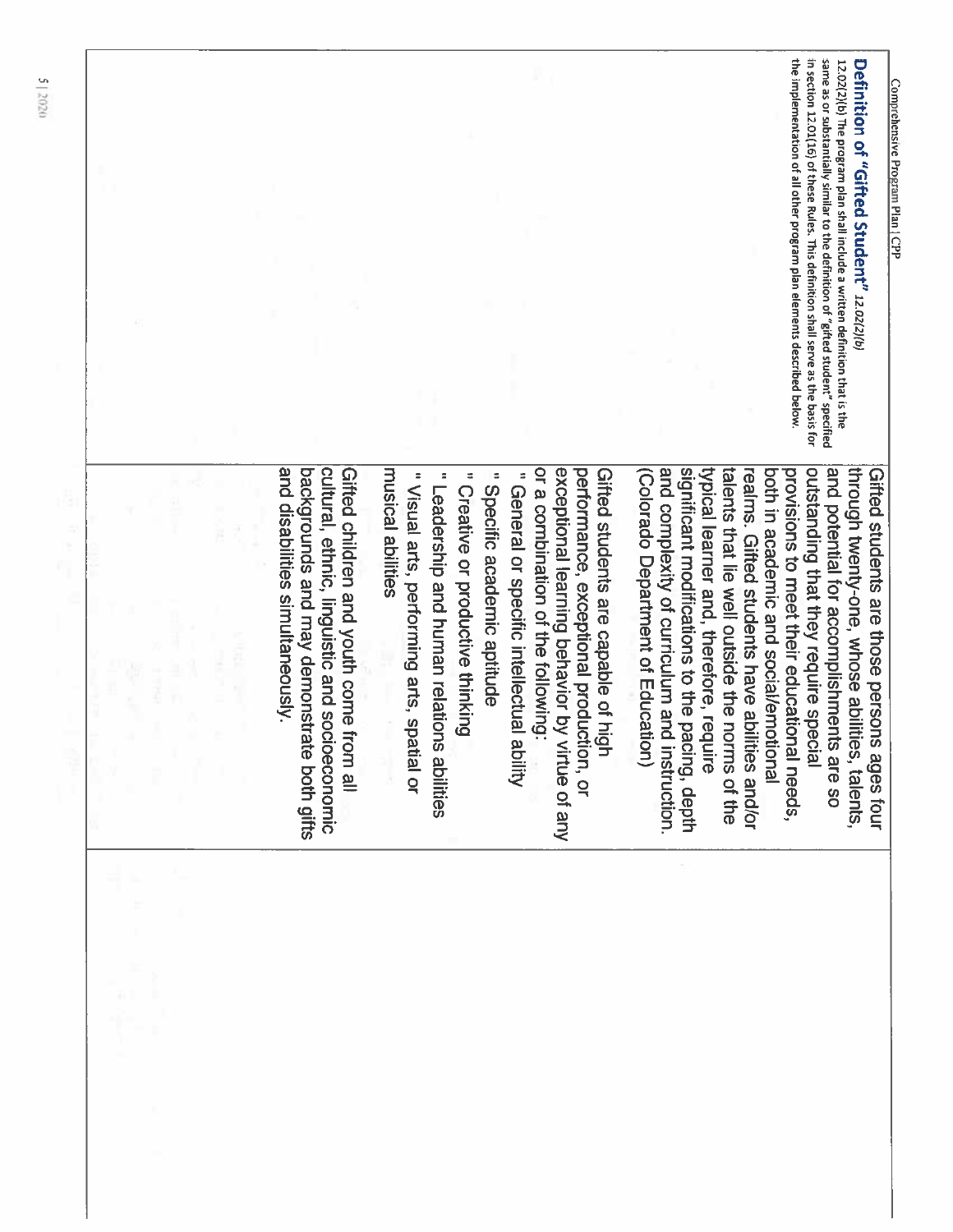### **Identification Procedures** *12.02(2JfcJ*

**The program plan shall describe the assessment process used by the AU for identifying students who meet the definition specified in section 12.01( 16) and for identifying the educational needs of gifted students. The assessment process shall recognize a student's excepli.onal abilities or potential, interests, and needs in order to guide student instruction and individualized planning and programming. In traditionally**  underrepresented student groups and visual/music/performing arts student groups or **talent pools, identification may require the collection of student information over time,**  using additional data points from a response to intervention approach, or additional **assessment. The AU identification procedures shall include, but need not be limited to,** 

**12.02(2)(c)(i) A method(s) to ensure equal and equitable access for all students. The program p an shall describe the efforts that the AU will make to identify gifted students**  from all populations, including preschool (if applicable) through twelfth grade students, **minority students, economically diverse students, culturally diverse students, students with limited Engl'sh proficiency and children with disabilities;** 

**12.02(2)(c)(ii) Referral procedures that seek referrals from a variety of sources, and screening procedures used for conducting identification assessment. Every AU is strongly encouraged to include optional universal screening in identification procedures;** 

**12.02(2)(c)(iii) A time line of no more than 30 school days after a referral to determine whether a student will continue with formal identification assessment, or will receive talent pool designation;** 

**12.02(2)(c)(iv) Implementation of assessments that align with the purpose of identifying exceptionality in the categories of giftedness, and in traditionally underrepresented popu'ations. The AU may choose local assessment tools from the Department's chart of common and varied assessment tools used in identification;** 

**12.02(2)(c)(v) Collection of data for a body of evidence that includes, but is not limited to: assessment results from multiple sources and multiple types of data (1.e. qualitative and quantitative data about achievement, cognitive ability, performance, parent and teacher input, motivation and observations of gifted characteristics/behaviors), The body of evidence contains data to identify the strength area defined in the definition of gifted children and determine appropriate programming services. These same categories are used in data collection and for developing the ALP;** 

**12.02(2)(c){vi) A review team procedure; and that includes at least one person trained or**  endorsed in gifted identification and programming;

**12.02(2)(c)(vii) A review team procedure for determining identification or a talent pool designation from a body of evidence and for developing individualized ALPS for identified students. When only cognitive ability assessment data meets criteria in a body of evidence, the review team may determine that the student is identified with general or specific intellectual ability. This identification meets the condition of portability.** 

**12.02(2 )(c)(viii) A determination letter for parents and school files describing the decision of the review team, and area(s) of giftedness if the student is found to have exceptional abilities; and** 

**12.02(2)(c)(ix) A communication procedure by which parents are made aware of the identification assessment process for their student, understand the results of the determination, and engage in the development and review of the student's ALP.** 

**Gifted screening (NNAT) is administered in 2nd and 5th grade and results are discussed with concerned school staff. All students scoring 85th percentile and higher, and students that teachers or parents nominate, are referred for additional screening and assessments. Additionally, NWEA and CMAS assessment scores are used as achievement data points toward gifted identification.** 

**The NNAT screener is meant to help identify language learners and twice exceptional students. Additionally, gifted coaches meet with ELA specialists to review ACCESS assessment data and gather anecdotal information about language learners.** 

**Students may be referred for gifted screening by teachers, parents, and community members, such as coaches.** 

**Summit School District's gifted handbook includes a 30-day policy from referral to decision.** 

**We use checklists, portfolios, competition results, and expert opinion to identify leadership and the arts. We use the Torrance tests of creativity to assess creative or productive thinking.** 

**We follow portability rules as directed by COE: at least 3 pieces of evidence from at least 2 different types of assessments.**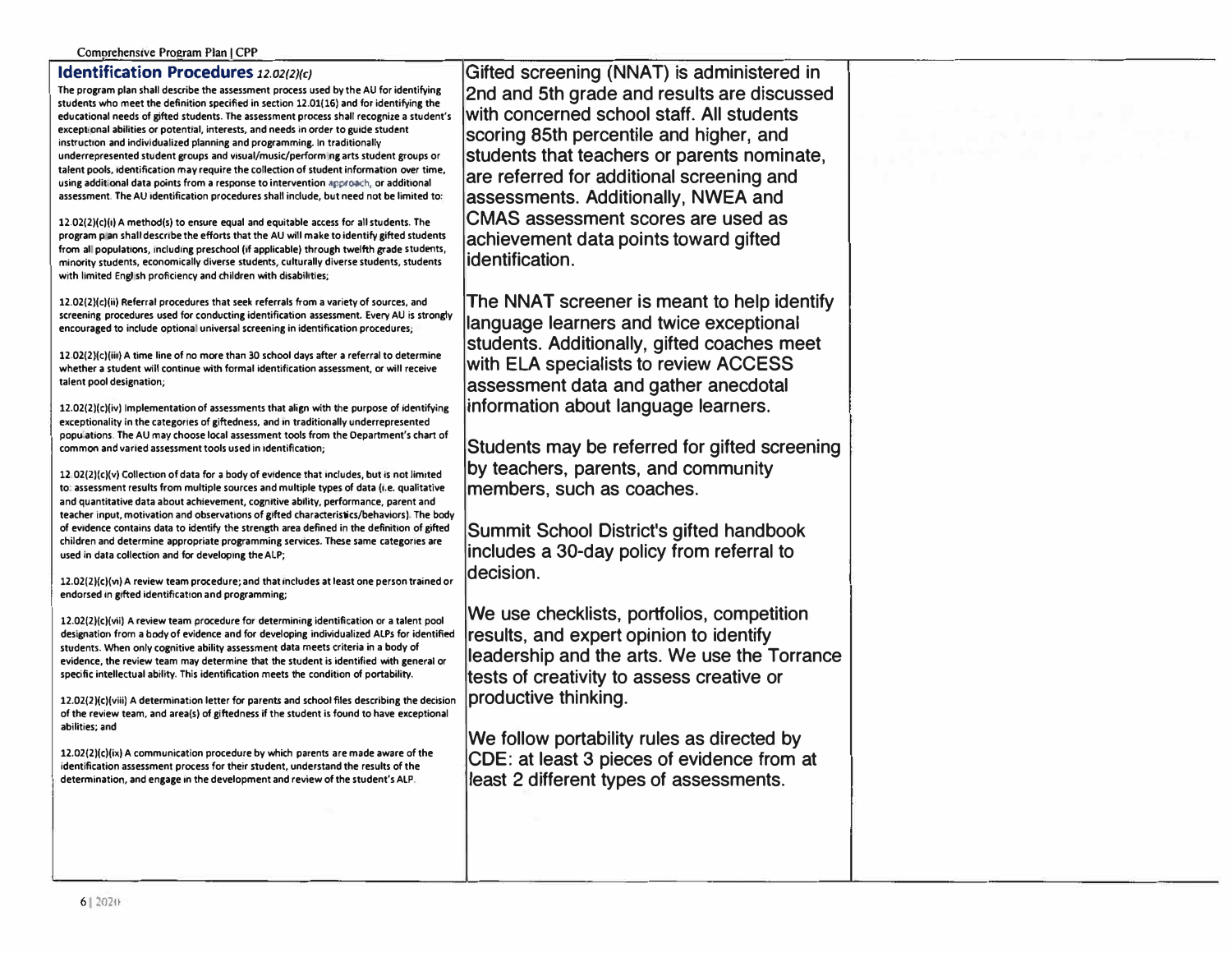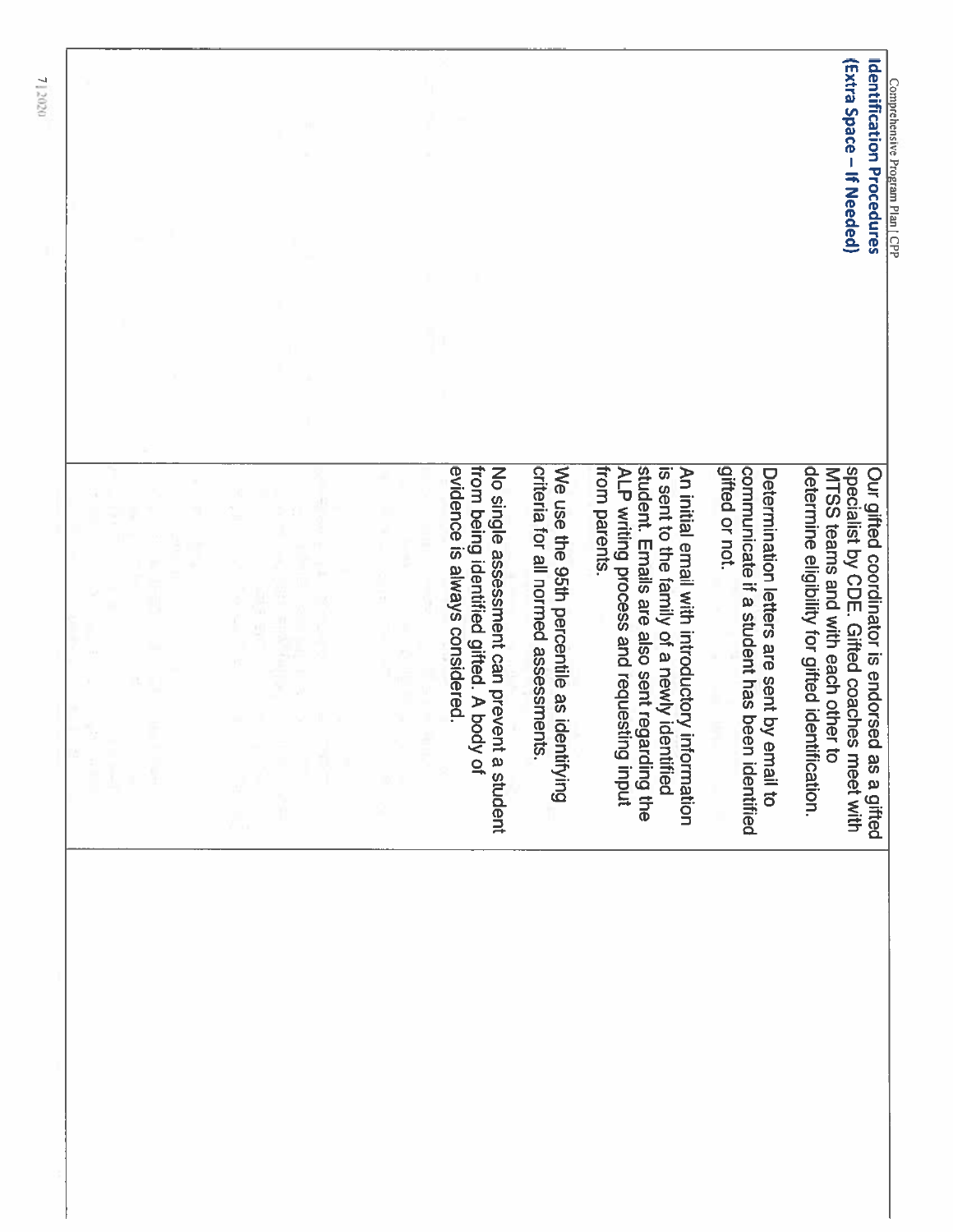|                                                                                                                         |                                                                                                                                     |                                                                                                                                                                                                            | observation, and/or formation of student talent pools.<br>as determined by the AU to determine referrals, further data collection and<br>95 percentile ranking or results on observation/performance assessment tools<br>12.02(2)(d)(iii) Criteria for screening assessments is a score range less than the | indicators suggest exceptional potential as observed in a body of evidence.<br>prevent further data collection or consideration for identification, if other<br>12.02(2)(d)(i) Not meeting criteria on a single assessment tool shall not                      | that indicates exceptionality/distinguished compared to age mates.<br>normed test or observation tool, or a rating on a performance assessment<br>exceptional ability means: 95 percentile or above on a standardized nationally<br>12.02(2)(d)(i) For each category of giftedness defined in 12.01(16), criteria for<br><b>Criteria for Determining Exceptional Ability</b><br>Giftedness) or Talent Pool 12.02/2/47<br><b>Comprenensive Program Plan   CPP</b> |
|-------------------------------------------------------------------------------------------------------------------------|-------------------------------------------------------------------------------------------------------------------------------------|------------------------------------------------------------------------------------------------------------------------------------------------------------------------------------------------------------|-------------------------------------------------------------------------------------------------------------------------------------------------------------------------------------------------------------------------------------------------------------------------------------------------------------|----------------------------------------------------------------------------------------------------------------------------------------------------------------------------------------------------------------------------------------------------------------|------------------------------------------------------------------------------------------------------------------------------------------------------------------------------------------------------------------------------------------------------------------------------------------------------------------------------------------------------------------------------------------------------------------------------------------------------------------|
| evidence is always considered.<br>from being identified gifted. A body of<br>No single assessment can prevent a student | We follow portability rules as directed by<br>least 2 different types of assessments.<br>CDE: at least 3 pieces of evidence from at | productive thinking.<br>tests of creativity to assess creative or<br>We use checklists, portfolios, competition<br>results, and expert opinion to identify<br>leadership and the arts. We use the Torrance | normed assessments<br>percentile as identifying criteria for all<br>gifted identification. We use the 95th<br>used as achievement data points toward<br>NWEA and CMAS assessment scores are                                                                                                                 | information about language learners.<br>students. Additionally, gifted coaches meet<br>with ELA specialists to review ACCESS<br>assessment data and gather anecdotal<br>language learners and twice exceptional<br>The NNAT screener is meant to help identify | students that teachers or parents nominate,<br>with concerned school staff. All students<br>assessments.<br>are referred for additional screening and<br>scoring 85th percentile and higher, and<br>2nd and 5th grade and results are discussed<br>Gifted screening (NNAT) is administered in                                                                                                                                                                    |
|                                                                                                                         |                                                                                                                                     |                                                                                                                                                                                                            |                                                                                                                                                                                                                                                                                                             |                                                                                                                                                                                                                                                                |                                                                                                                                                                                                                                                                                                                                                                                                                                                                  |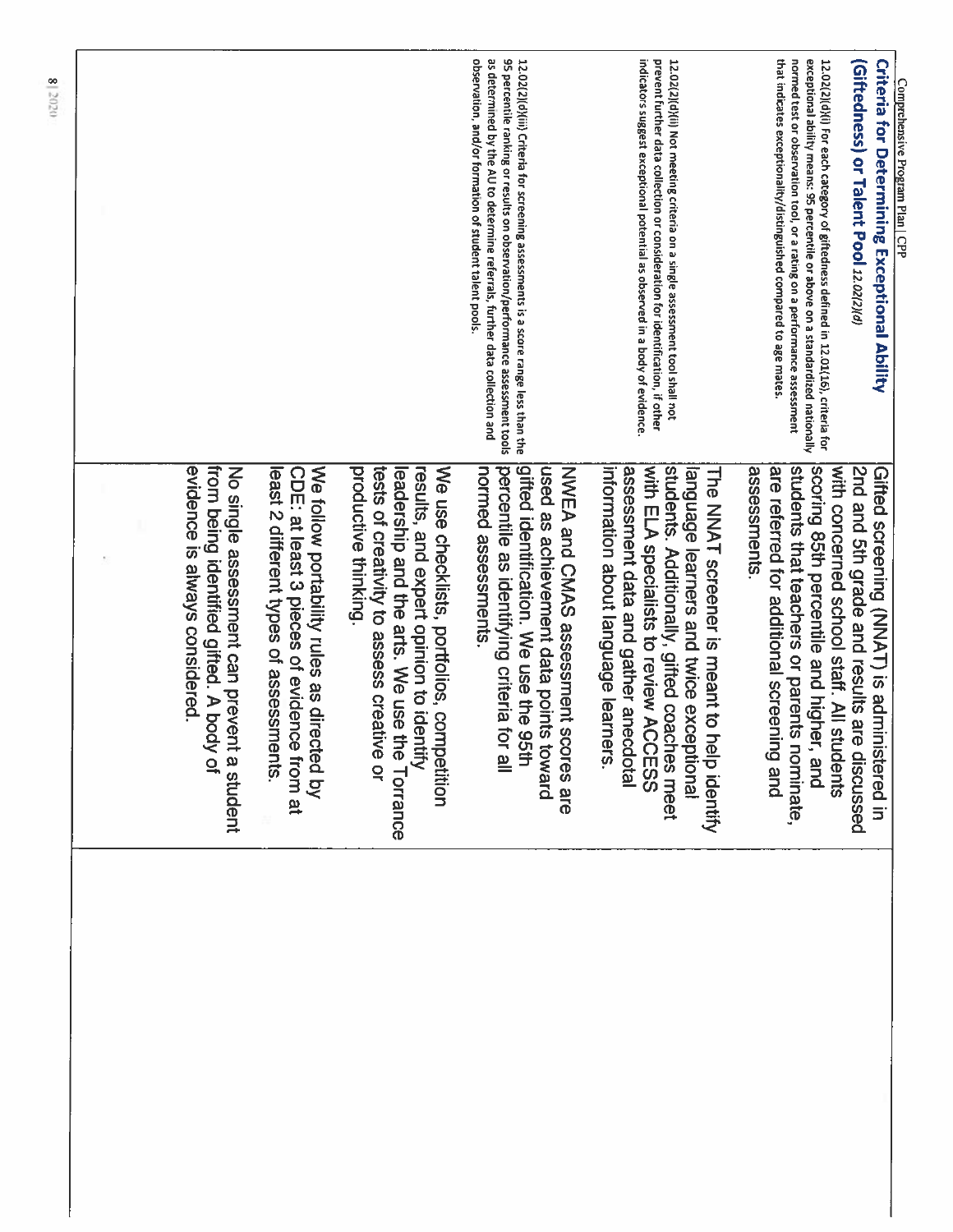|          |                                                        |  |  | (Extra Space - If Needed)<br><b>Criteria for Determining Exceptional Ability</b><br>Giftedness) or Talent Pool<br>Comprehensive Program Plan   CPP |
|----------|--------------------------------------------------------|--|--|----------------------------------------------------------------------------------------------------------------------------------------------------|
| her<br>P | ł<br>$\begin{bmatrix} 12 & 28 \\ 11 & 1 \end{bmatrix}$ |  |  |                                                                                                                                                    |
|          |                                                        |  |  |                                                                                                                                                    |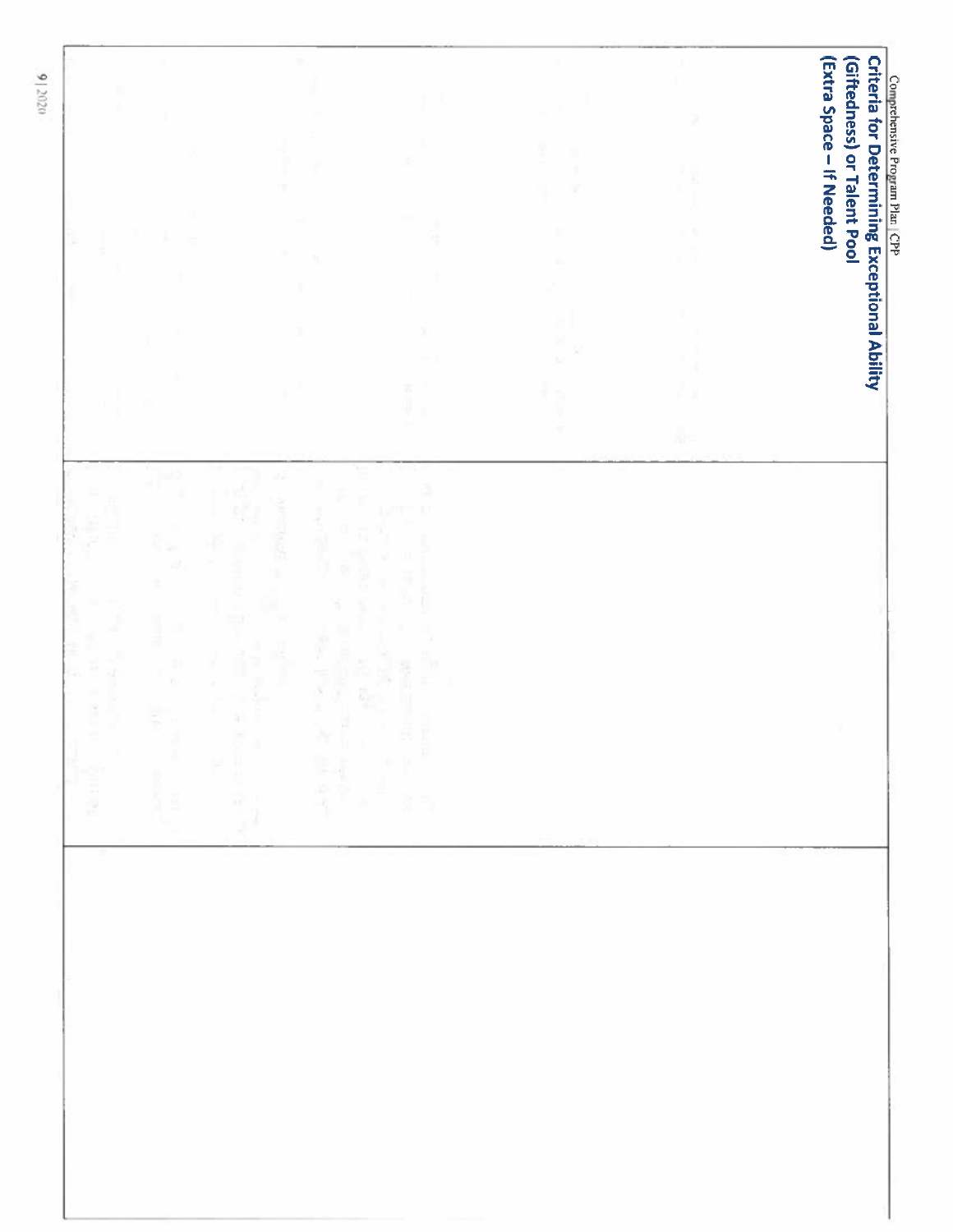|                                                                                                                                                                                                                                                                                          | about how the new district will meet the needs outlined in the student's ALP<br>12.02(2)(e)(iv) Communication to parents within 60 school days of start date                                                                                                                                                                                                                                                                                                                                                                                  |
|------------------------------------------------------------------------------------------------------------------------------------------------------------------------------------------------------------------------------------------------------------------------------------------|-----------------------------------------------------------------------------------------------------------------------------------------------------------------------------------------------------------------------------------------------------------------------------------------------------------------------------------------------------------------------------------------------------------------------------------------------------------------------------------------------------------------------------------------------|
|                                                                                                                                                                                                                                                                                          | determination; and.<br>district, parents, and student and re-evaluate the identification<br>12.02(2)(e)(iii) If the receiving district finds the body of evidence to be<br>incomplete, the receiving district shall consult with, as practical, the former                                                                                                                                                                                                                                                                                    |
| and parent communication is within 15 days.<br>the time frame for review is about 10 days<br>communication is within 60 days.<br>the gifted coach within 45 days and parent<br>Usually,                                                                                                  | receiving district;<br>identified area(s) according to the district and community resources of the<br>of start date to determine programming options and services that serve the<br>12.02(2)(e)(ii) Review of the transferred student's ALP within 45 school days                                                                                                                                                                                                                                                                             |
| their previous school district are reviewed by<br>of evidence is not available.<br>evident. Re-evaluation is requested if a body<br>New strudents who were identified<br>previous school if the body of evidence is not<br>Gifted coaches will contact a student's<br><b>I</b> gifted at | student moves from one district to another;<br>of evidence for identification and the ALP with student records when the<br>12.02(2)(e)(i) A requirement that the sending school/district transfer the body                                                                                                                                                                                                                                                                                                                                    |
| least 2 different types of assessments.<br>to a new district when records are<br>Body of evidence and ALP's are transferred<br>CDE: at least 3 pieces of evidence from at<br>requested.                                                                                                  | identification in one or more of the categories of giftedness as described in<br>that include, but may not be limited to:<br>units shall implement procedures for statewide portability of identification<br>the state definition of gifted children in Section 12.01(16). Administrative<br>for exceptionality in Section 12.02(2)(d) and determination of a student's<br>identification procedures required in Section 12.02(2)(c) and use of criteria set<br>Identification portability shall be based upon AU implementation of statewide |
| We follow portability rules as directed by                                                                                                                                                                                                                                               | Identification Portability 12.02/2/e<br>Comprehensive Program Plan   CPP                                                                                                                                                                                                                                                                                                                                                                                                                                                                      |

 $10^{6}$  (2020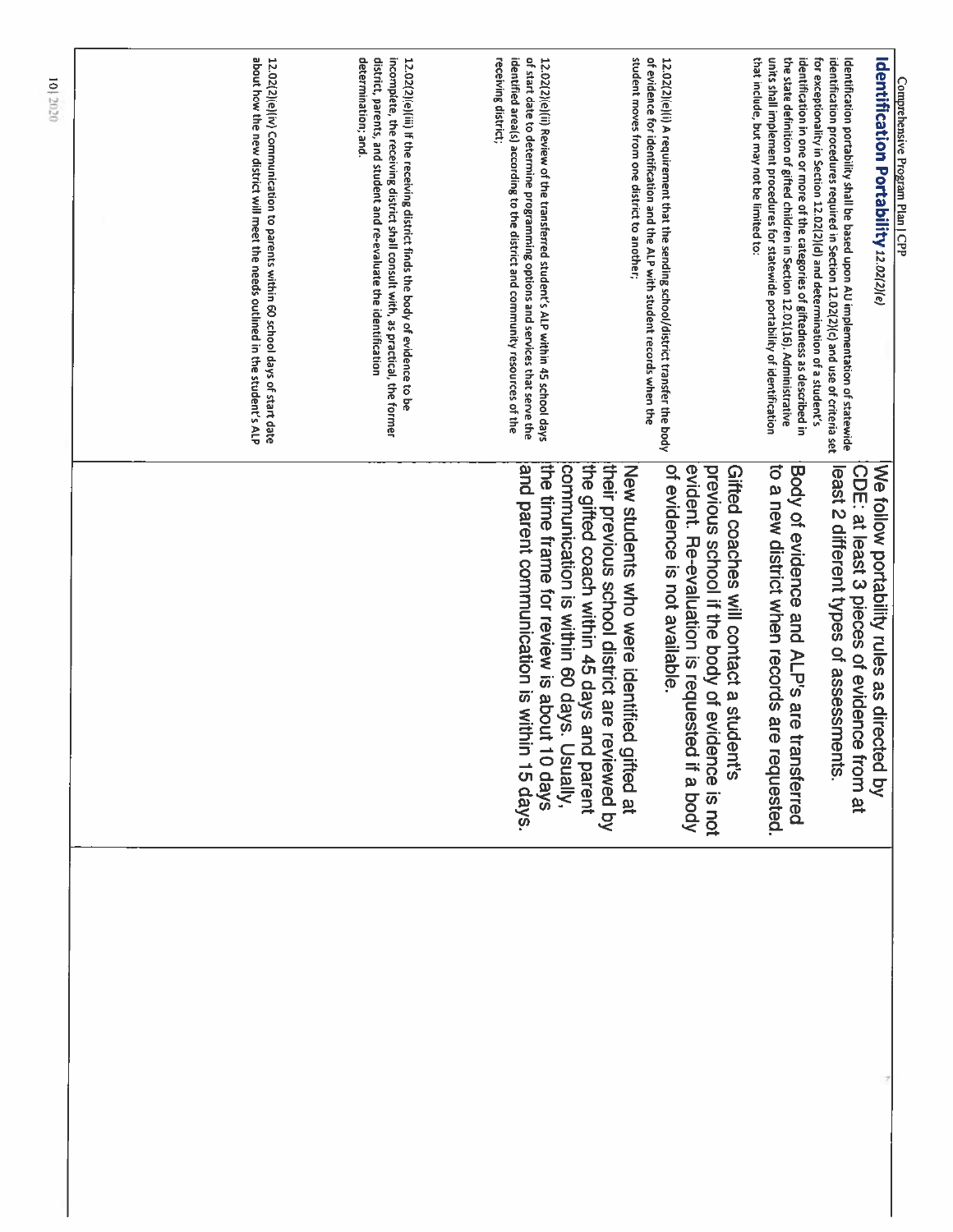|                                                                                                                                           |                                                                                                                                        |   |                                                                  | (Extra Space - If Needed)<br><b>Identification Portability</b>                  |
|-------------------------------------------------------------------------------------------------------------------------------------------|----------------------------------------------------------------------------------------------------------------------------------------|---|------------------------------------------------------------------|---------------------------------------------------------------------------------|
|                                                                                                                                           |                                                                                                                                        |   |                                                                  |                                                                                 |
|                                                                                                                                           |                                                                                                                                        |   |                                                                  |                                                                                 |
| $\mathcal{R}$                                                                                                                             | $\mathbbm{1}$                                                                                                                          | ì | 抸<br>F<br>ś<br>a,<br>$\mathbb{R}^n$<br>$\mathcal{N}_2$ . If<br>ä | 三国<br>ć.<br>$\gtrsim$<br>$\frac{\pi}{2}$ and<br>$\triangle_{\rm II}$<br>ğ,<br>ú |
| TR.<br>5<br>$\mathbb{R}^n$ . If<br>Ħ<br>t,<br>b.<br>$\pi$<br>$\mathbb{H}$<br>$\alpha$<br>ħ.<br>$\blacksquare$<br>$\mathbb{X}$<br>U.<br>m. | X<br>St.<br>$\frac{1}{M}$<br>$\mathbb{R}^2$<br>$\mathbb{R}$<br>$\overline{\mathbf{E}}$<br>$\mathbf{r}$ . $\mathbf{H}$<br>H.<br>T,<br>W |   |                                                                  |                                                                                 |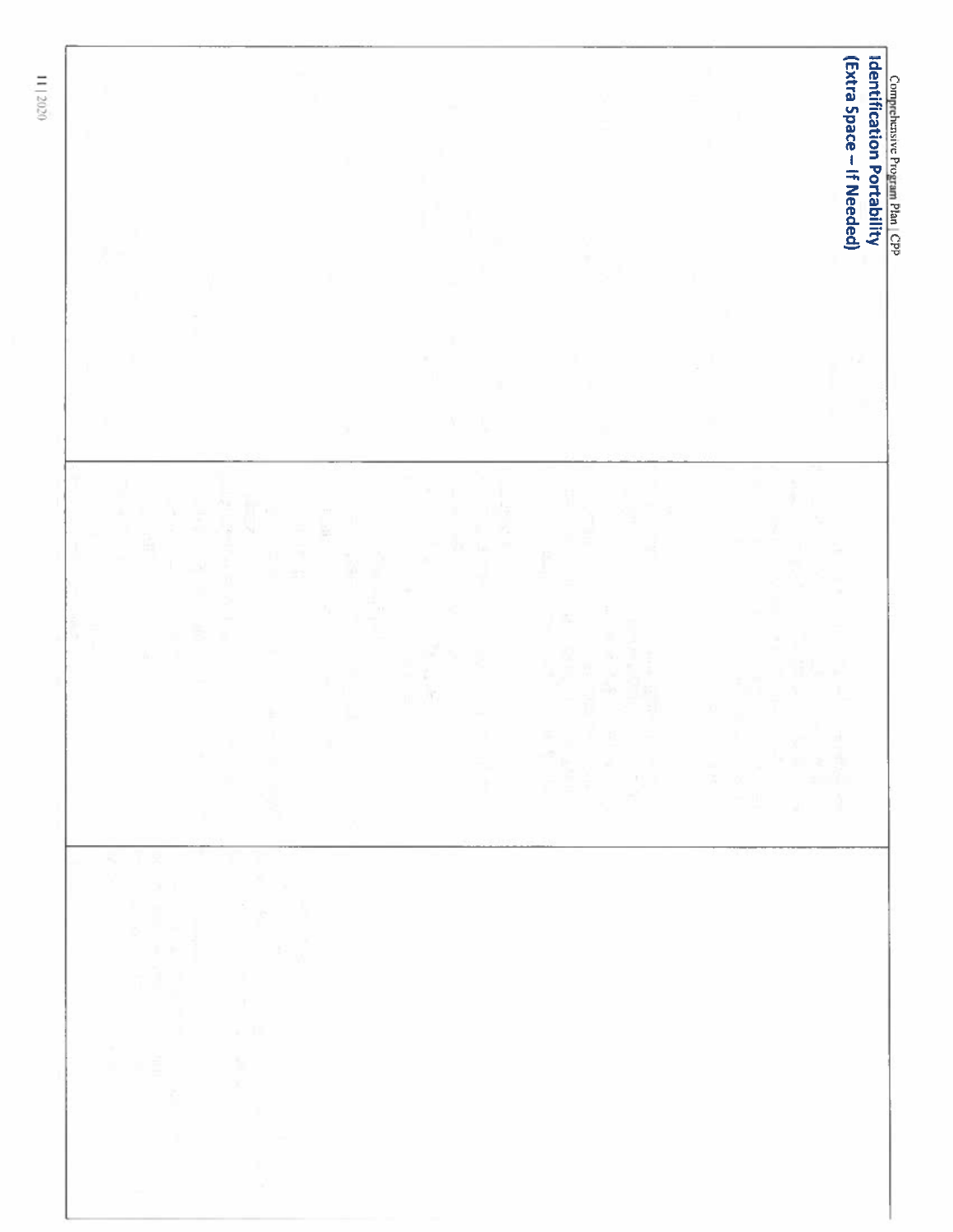| Comprehensive Program Plan   CPP                                                                                                                                                                                                                                                                                                                                                                                                                                                                                                                                                          |                                                                                                                                                                                                                                                                                                                                 |  |
|-------------------------------------------------------------------------------------------------------------------------------------------------------------------------------------------------------------------------------------------------------------------------------------------------------------------------------------------------------------------------------------------------------------------------------------------------------------------------------------------------------------------------------------------------------------------------------------------|---------------------------------------------------------------------------------------------------------------------------------------------------------------------------------------------------------------------------------------------------------------------------------------------------------------------------------|--|
| <b>Advanced Learning Plan Content 12.02(2)(f)</b>                                                                                                                                                                                                                                                                                                                                                                                                                                                                                                                                         | <b>ALP content includes:</b>                                                                                                                                                                                                                                                                                                    |  |
| The AU shall develop an ALP for every gifted student according to the<br>student's determined area(s) of giftedness, interests, and instructional and                                                                                                                                                                                                                                                                                                                                                                                                                                     | "student demographics                                                                                                                                                                                                                                                                                                           |  |
| affective needs. The ALP shall be considered in educational planning toward                                                                                                                                                                                                                                                                                                                                                                                                                                                                                                               | "assessment information                                                                                                                                                                                                                                                                                                         |  |
| post-secondary readiness outcomes and decision-making concerning<br>subsequent programming for that student and be used in the                                                                                                                                                                                                                                                                                                                                                                                                                                                            | "ALP contact personnel                                                                                                                                                                                                                                                                                                          |  |
| articulation/transition process, preschool (if applicable) through grade 12. At                                                                                                                                                                                                                                                                                                                                                                                                                                                                                                           | "state gifted classification                                                                                                                                                                                                                                                                                                    |  |
| the high school level ALPs may blend with the student's individualized career<br>and academic plan (ICAP) if all content of the ALP are inclusive in the ICAP<br>which includes achievement and affective goals. The ALP content shall<br>include, but not be limited to:                                                                                                                                                                                                                                                                                                                 | "summary of identification body of evidence                                                                                                                                                                                                                                                                                     |  |
|                                                                                                                                                                                                                                                                                                                                                                                                                                                                                                                                                                                           | "information about student strengths and                                                                                                                                                                                                                                                                                        |  |
|                                                                                                                                                                                                                                                                                                                                                                                                                                                                                                                                                                                           | <b>interests</b>                                                                                                                                                                                                                                                                                                                |  |
|                                                                                                                                                                                                                                                                                                                                                                                                                                                                                                                                                                                           | "SMART goals related to student strengths                                                                                                                                                                                                                                                                                       |  |
| 12.02(2)(f)(i) A student profile described in a body of evidence. This profile<br>shall be subject to the AU's student records confidentiality guidelines. The<br>local AU determines periodic updates of the student profile, especially in<br>terms of interests, and/or demonstration of previously unidentified strengths;                                                                                                                                                                                                                                                            | "and interests                                                                                                                                                                                                                                                                                                                  |  |
|                                                                                                                                                                                                                                                                                                                                                                                                                                                                                                                                                                                           | "standards related to SMART goals                                                                                                                                                                                                                                                                                               |  |
|                                                                                                                                                                                                                                                                                                                                                                                                                                                                                                                                                                                           | "content/strategies/interventions planning to                                                                                                                                                                                                                                                                                   |  |
|                                                                                                                                                                                                                                                                                                                                                                                                                                                                                                                                                                                           | "support goal attainment                                                                                                                                                                                                                                                                                                        |  |
|                                                                                                                                                                                                                                                                                                                                                                                                                                                                                                                                                                                           | "academic and affective goals                                                                                                                                                                                                                                                                                                   |  |
| 12.02(2)(f)(ii) A working-document section of the ALP. This portion of the ALP<br>records annual measurable, attainable achievement and affective goals and                                                                                                                                                                                                                                                                                                                                                                                                                               | "quarterly progress updates                                                                                                                                                                                                                                                                                                     |  |
| progress. Achievement goals are standards-based statements in strength                                                                                                                                                                                                                                                                                                                                                                                                                                                                                                                    | "scheduled review date                                                                                                                                                                                                                                                                                                          |  |
| area(s). Additional achievement goals may be needed to address documented<br>achievement gaps or career interest. Affective goals reflect development of<br>personal, social, communication, leadership, and/or cultural competency;                                                                                                                                                                                                                                                                                                                                                      | "parent, teacher, student, and principal                                                                                                                                                                                                                                                                                        |  |
|                                                                                                                                                                                                                                                                                                                                                                                                                                                                                                                                                                                           | signatures                                                                                                                                                                                                                                                                                                                      |  |
| 12.02(2)(f)(iii) Description or delineation of supplemental curriculum,<br>activities, specific programs or coursework, specific strategies, and/or<br>extended or expanded learning opportunities available in the AU that match a<br>student's strength area(s) and support the goals;                                                                                                                                                                                                                                                                                                  | ALP's are shared by email and at fall and<br>winter parent teacher conferences. Teachers<br>and gifted coaches confer with students at<br>least once per quarter to plan, review, and<br>evaluate progress of ALP goals. ALP's are<br>filed in student cumulative files at each<br>school.                                      |  |
| 12.02(2)(f)(iv) Progress reports that align with the AU's or member district's<br>schedule for parent-reporting and/or conferences about student progress.<br>Adjustments to goals and programming options may occur during any<br>progress reporting period;<br>12.02(2)(f)(v) Personnel involved in ALP development, and in progress report<br>meetings or conferences, including, but not limited to classroom teacher(s),<br>student, parents, gifted education staff or staff with training in gifted<br>education identification and programming, and support staff as appropriate. | Input for affective needs are solicited from<br>parent, student, and teachers to create an<br>affective goal guided by National Association<br>for Gifted Children (NAGC) affective<br>standards. Affective goals are monitored at<br>least quarterly through discussions with<br>teacher and students and reported to parents. |  |
|                                                                                                                                                                                                                                                                                                                                                                                                                                                                                                                                                                                           |                                                                                                                                                                                                                                                                                                                                 |  |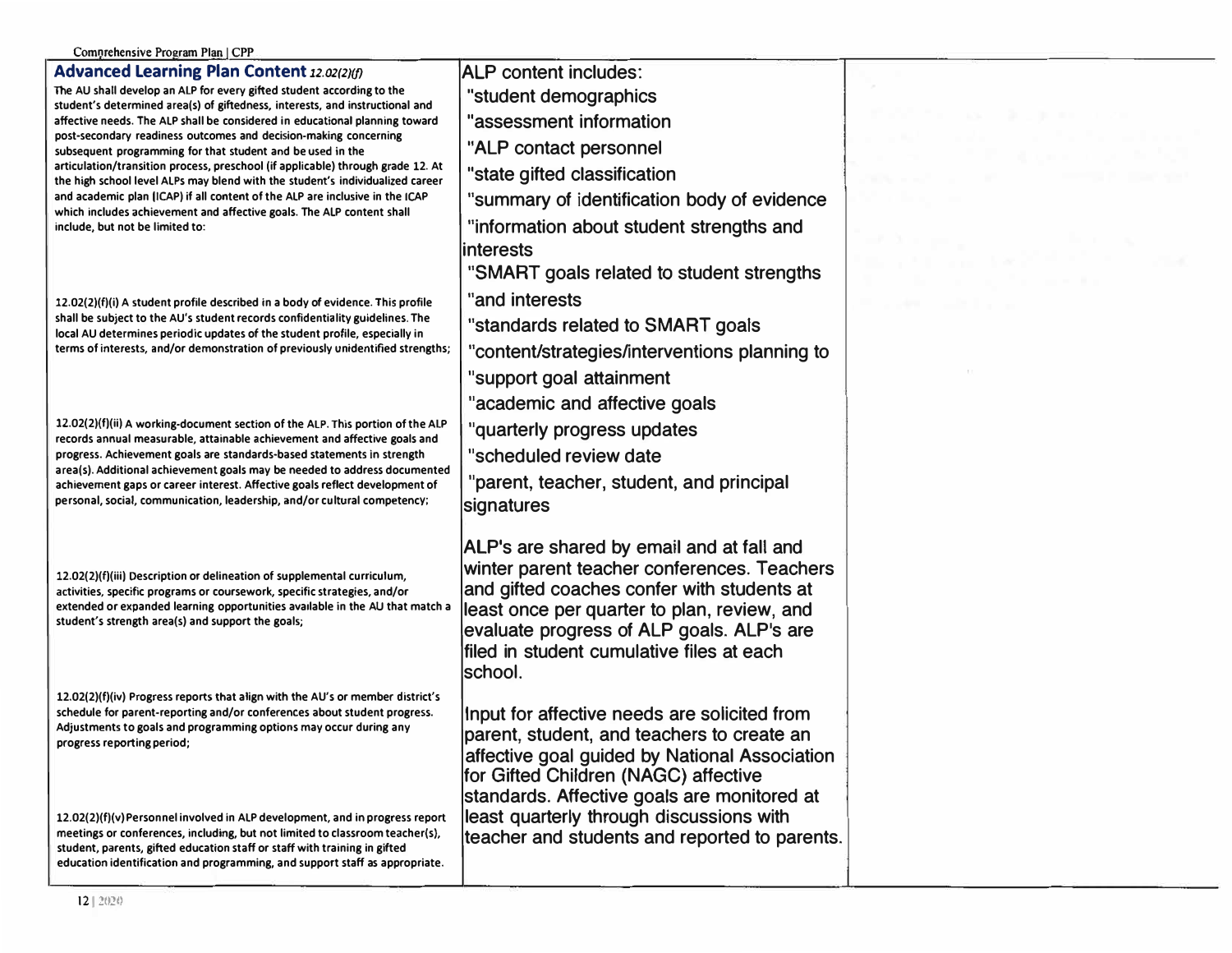| Comprehensive Program Plan   CPP                                                 |                                                                                                                                                                                                                                                                                                                                                                                              |  |
|----------------------------------------------------------------------------------|----------------------------------------------------------------------------------------------------------------------------------------------------------------------------------------------------------------------------------------------------------------------------------------------------------------------------------------------------------------------------------------------|--|
| <b>Advanced Learning Plan Content</b>                                            | ALP planning begins at the end of the school                                                                                                                                                                                                                                                                                                                                                 |  |
| (Extra Space - If Needed)                                                        | year, when a student reflects on their current                                                                                                                                                                                                                                                                                                                                               |  |
|                                                                                  | ALP goals and suggests ideas for next year.                                                                                                                                                                                                                                                                                                                                                  |  |
|                                                                                  |                                                                                                                                                                                                                                                                                                                                                                                              |  |
|                                                                                  |                                                                                                                                                                                                                                                                                                                                                                                              |  |
|                                                                                  |                                                                                                                                                                                                                                                                                                                                                                                              |  |
|                                                                                  |                                                                                                                                                                                                                                                                                                                                                                                              |  |
|                                                                                  |                                                                                                                                                                                                                                                                                                                                                                                              |  |
|                                                                                  |                                                                                                                                                                                                                                                                                                                                                                                              |  |
|                                                                                  |                                                                                                                                                                                                                                                                                                                                                                                              |  |
|                                                                                  |                                                                                                                                                                                                                                                                                                                                                                                              |  |
|                                                                                  |                                                                                                                                                                                                                                                                                                                                                                                              |  |
|                                                                                  |                                                                                                                                                                                                                                                                                                                                                                                              |  |
|                                                                                  |                                                                                                                                                                                                                                                                                                                                                                                              |  |
|                                                                                  |                                                                                                                                                                                                                                                                                                                                                                                              |  |
|                                                                                  |                                                                                                                                                                                                                                                                                                                                                                                              |  |
|                                                                                  |                                                                                                                                                                                                                                                                                                                                                                                              |  |
| $\rightarrow$                                                                    |                                                                                                                                                                                                                                                                                                                                                                                              |  |
|                                                                                  |                                                                                                                                                                                                                                                                                                                                                                                              |  |
|                                                                                  |                                                                                                                                                                                                                                                                                                                                                                                              |  |
|                                                                                  |                                                                                                                                                                                                                                                                                                                                                                                              |  |
|                                                                                  |                                                                                                                                                                                                                                                                                                                                                                                              |  |
|                                                                                  |                                                                                                                                                                                                                                                                                                                                                                                              |  |
|                                                                                  |                                                                                                                                                                                                                                                                                                                                                                                              |  |
|                                                                                  |                                                                                                                                                                                                                                                                                                                                                                                              |  |
| $-1 - 1 - 1$                                                                     |                                                                                                                                                                                                                                                                                                                                                                                              |  |
|                                                                                  |                                                                                                                                                                                                                                                                                                                                                                                              |  |
|                                                                                  | and the state of the state of                                                                                                                                                                                                                                                                                                                                                                |  |
|                                                                                  |                                                                                                                                                                                                                                                                                                                                                                                              |  |
|                                                                                  | $\begin{aligned} \mathbf{w} &= \mathbf{w} \quad \mathbf{w} \quad \mathbf{w}^T \mathbf{w}^T \mathbf{w}, \end{aligned}$                                                                                                                                                                                                                                                                        |  |
|                                                                                  | the state of the state of the<br>1.14                                                                                                                                                                                                                                                                                                                                                        |  |
|                                                                                  |                                                                                                                                                                                                                                                                                                                                                                                              |  |
|                                                                                  |                                                                                                                                                                                                                                                                                                                                                                                              |  |
| the contract of<br>. .                                                           | <b>CARL AT 1999</b><br><b>THE REAL PROPERTY AND PROPERTY</b>                                                                                                                                                                                                                                                                                                                                 |  |
| <b>Contract Contract</b>                                                         | $\mathcal{O}_2$ and $\mathcal{O}_3$ and $\mathcal{O}_4$ and $\mathcal{O}_5$ and $\mathcal{O}_7$ and $\mathcal{O}_8$ and $\mathcal{O}_7$ and $\mathcal{O}_8$                                                                                                                                                                                                                                  |  |
|                                                                                  |                                                                                                                                                                                                                                                                                                                                                                                              |  |
| the company of the company of<br><b>COLL</b>                                     |                                                                                                                                                                                                                                                                                                                                                                                              |  |
| <b>Contract Contract</b><br>$\sim 1000$ km s $^{-1}$<br><b>Contract Contract</b> | $\frac{1}{2} \frac{1}{2} \frac{1}{2} \frac{1}{2} \frac{1}{2} \frac{1}{2} \frac{1}{2} \frac{1}{2} \frac{1}{2} \frac{1}{2} \frac{1}{2} \frac{1}{2} \frac{1}{2} \frac{1}{2} \frac{1}{2} \frac{1}{2} \frac{1}{2} \frac{1}{2} \frac{1}{2} \frac{1}{2} \frac{1}{2} \frac{1}{2} \frac{1}{2} \frac{1}{2} \frac{1}{2} \frac{1}{2} \frac{1}{2} \frac{1}{2} \frac{1}{2} \frac{1}{2} \frac{1}{2} \frac{$ |  |
|                                                                                  | 3121 1 74 22 1 1<br><b>CONTRACTOR</b>                                                                                                                                                                                                                                                                                                                                                        |  |
|                                                                                  | Seath(ch.c2)                                                                                                                                                                                                                                                                                                                                                                                 |  |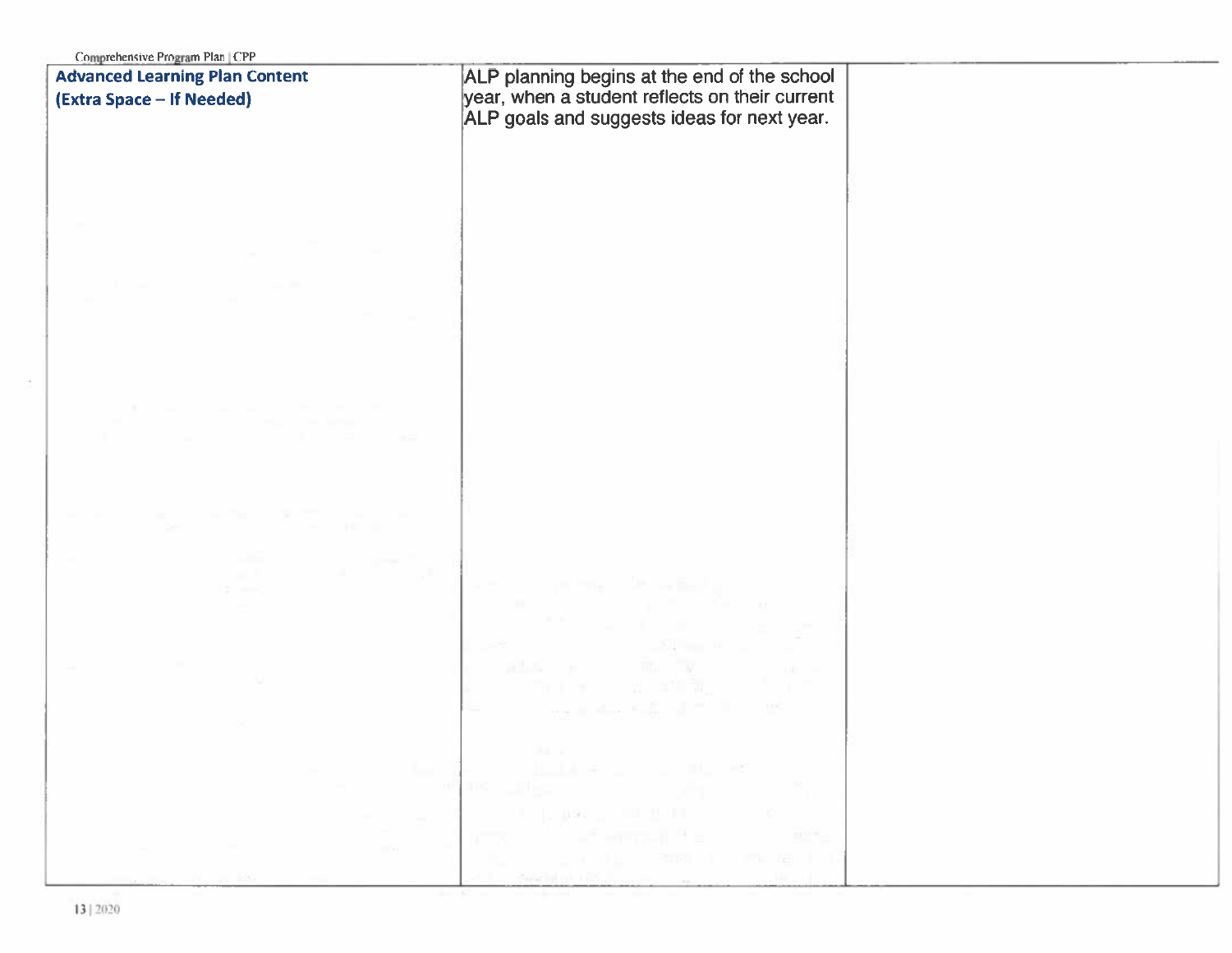### ALP Procedures and Responsibilities 12.02(2)(R) At the beginning of the school year, the gifted coach meets with the classroom teacher, the 12.02(2)(g)(ii) Personnel assigned with the responsibility for development and student, and the student's parents (or sends monitoring. At minimum the student's parents and classroom teachers should be familiar with and support ALP goals, and/or write ALP measurable goals an email to the parents), to review student' according to local procedures. Gifted education resource personnel may assist in the writing of goals, but may not be the sole custodian of the ALP. Goals are S Strengths and interests and to help alian written and aligned with classroom tiered instruction and expanded learning them with grade-level content and opportunities for supplemental or intensive programming; linstructional units. Goals are written collaboratively by the classroom teacher and the gifted coach at 12.02(2)(g)(iii) A method to develop student awareness and active the elementary level, and by the student and participation in the ALP process; gifted coach at the secondary level. Progress monitoring occurs quarterly and ALP's are updated and communicated to parents at 12.02(2)(g)(iv) A process for management of ALPs within the cumulative file system including a procedure for transferring ALPs between grade levels, parent conferences or by email. school levels, and districts. It is highly encouraged that ALPs are written by those working with the gifted student and that the ALP is an ongoing plan for coursework, tiered instruction, and increasing performance in the student's area of strength. ALP goals should be written or reviewed for current relevancy to teachers and students at the beginning of the school year;  $12.02(2)(g)(v)$  An ALP progress reporting timeline. The review of progress integrates with ongoing conference or reporting periods of the district. It is highly encouraged that ALPs be student-led at the secondary level; and 12.02(2)(g)(vi) A system to show evidence of parent engagement and input in ALP development and in the review of progress. Evidence may include, but is not limited to: signature, electronic signature or checkbox of involvement. checklist, or other assurance supporting the student's growth. If after 3 documented attempts to contact the parents for signature, no parental signature is obtained, school personnel shall continue with ALP implementation and continue to engage parents in the process.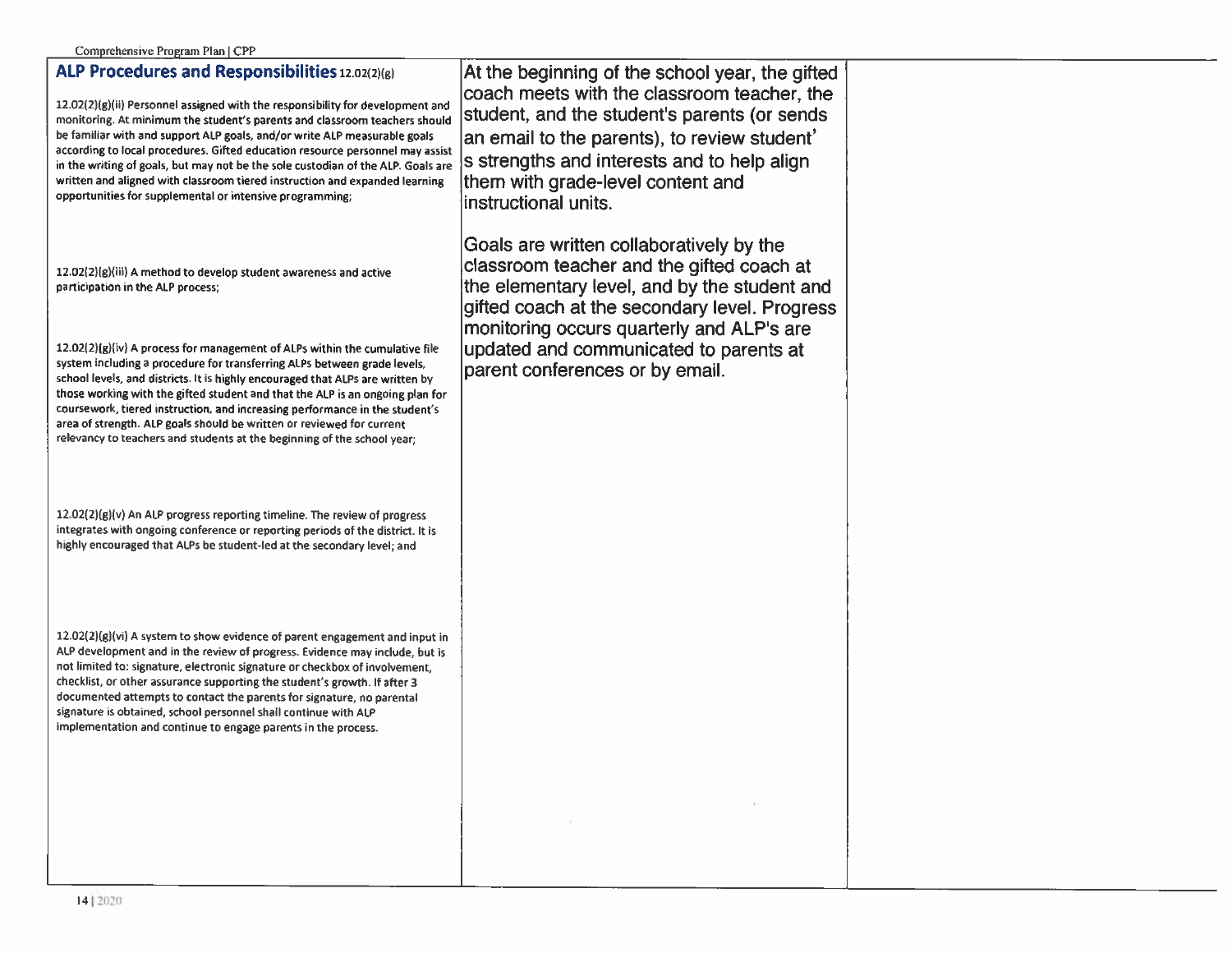| Comprehensive Program Plan   CPF |  |  |
|----------------------------------|--|--|
|                                  |  |  |

# **ALP Procedures and Responsibilities** (Extra Space - If Needed)

nalegy in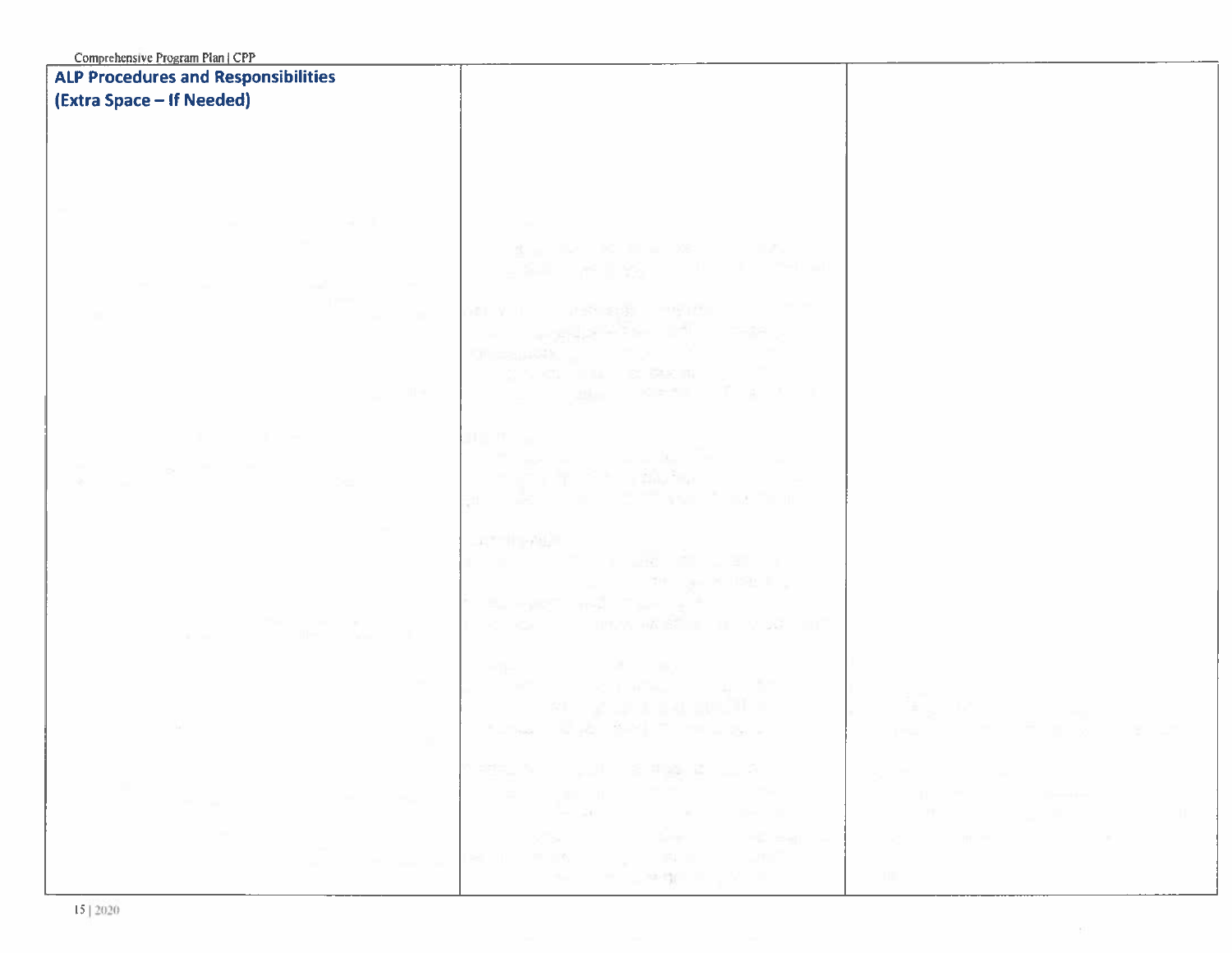### **Programming** *12.02(2)(hJ*

**12.02{2l(h)(il The program plan shall describe the programming components, options, and strategies that will be implemented by the AU and schools to appropriately address the educational needs of gifted students. Programming shall match the academic strengths and interests of the gifted student. Other educational or affective needs shall be addressed according to the individual student's profile. Programming components, options, and strategies shall indude, but need not be hmited to:** 

**12.0212){h)li)(A) Alignment of the gifted student's assessment data and ALP goals to programming options in the areas of giftedness;** 

**12.02l2)(h)(i)(B1 Structures or type of delivery by which gifted students are served at the different school levels (e.g., the general classroom, resource location, small instructional group, and/or pullout for direct and extended instruction aligned to strength area);** 

12.02(2)(h)(i)(C) Support in differentiated instruction and methods (e.g., **acceleration, cluster grouping and higher order thinking skillsl;** 

**12.02(2)(hl(i)(D) Affective and guidance support systems (e.g., social skills training, early college and career planning);** 

**12.02(2)(hl(i)(E) Diverse content options provided for gifted students in their areas of strength (e.g., mentorship, Socratic seminars, advanced math, honors courses);** 

**12.02(2)(h}(i)(F) The means by which articulation for preschool (if applicable) through grade 12 is planned and implemented;** 

**12.02(2)(h)(i)(G) Pre-collegiate and/or pre-advanced placement support;** 

**12.02(2)(h)(i}(H) ALP development and reviews conducted through the**  collaborative efforts of the teacher(s), other school personnel (as needed), **parents and the student (as appropriatel;** 

**12.02(2)(h)(i)(II Post-secondary options available to gifted students.** 

**12.02(2)(hl(i)(J) Concurrent enrollment opportunities, if indicated by a gifted child's ALP or ICAP. To be considered in an ALP, the AU shall consider the student's need for appropriate concurrent enrollment, available options, funding, and requirement for administrative approval.** 

**12.02(2)(h)(ii) Students identified with exceptional ability require provisions to develop the areas of strength over time. When underachievement and/or motivationa I issues are observed behaviors in a gifted student, the ALP team, child study team, or review team shall problem solve m collaboration with the family, the student, and appropriate staff.** 

**Gifted education programming includes a range and variety of options to address student needs. Programming is adaptable to the resources within our district and may be delivered within the student' s regular classroom and/or in special groups.** 

**Programming is linked to identified student strengths, with options and strategies matched to the identified academic and affective needs of students.** 

**Programming ultimately seeks development of the whole child so that gifted students become successful adults demonstrating self-esteem, self-efficacy, and creative productivity.** 

**All grade levels have access to differentiated instruction supported by gifted instructional coach. Grades K-5 practice gifted cluster grouping.** 

**Grades 7-12 have access to Edgenuity, an online program that offers accelerated coursework. Grades 7-12 students are able to opt-in to higher-level courses based on a body of evidence demonstrating readiness.** 

**High School offers AP, concurrent enrollment at the local college, and the 18 Diploma Program.**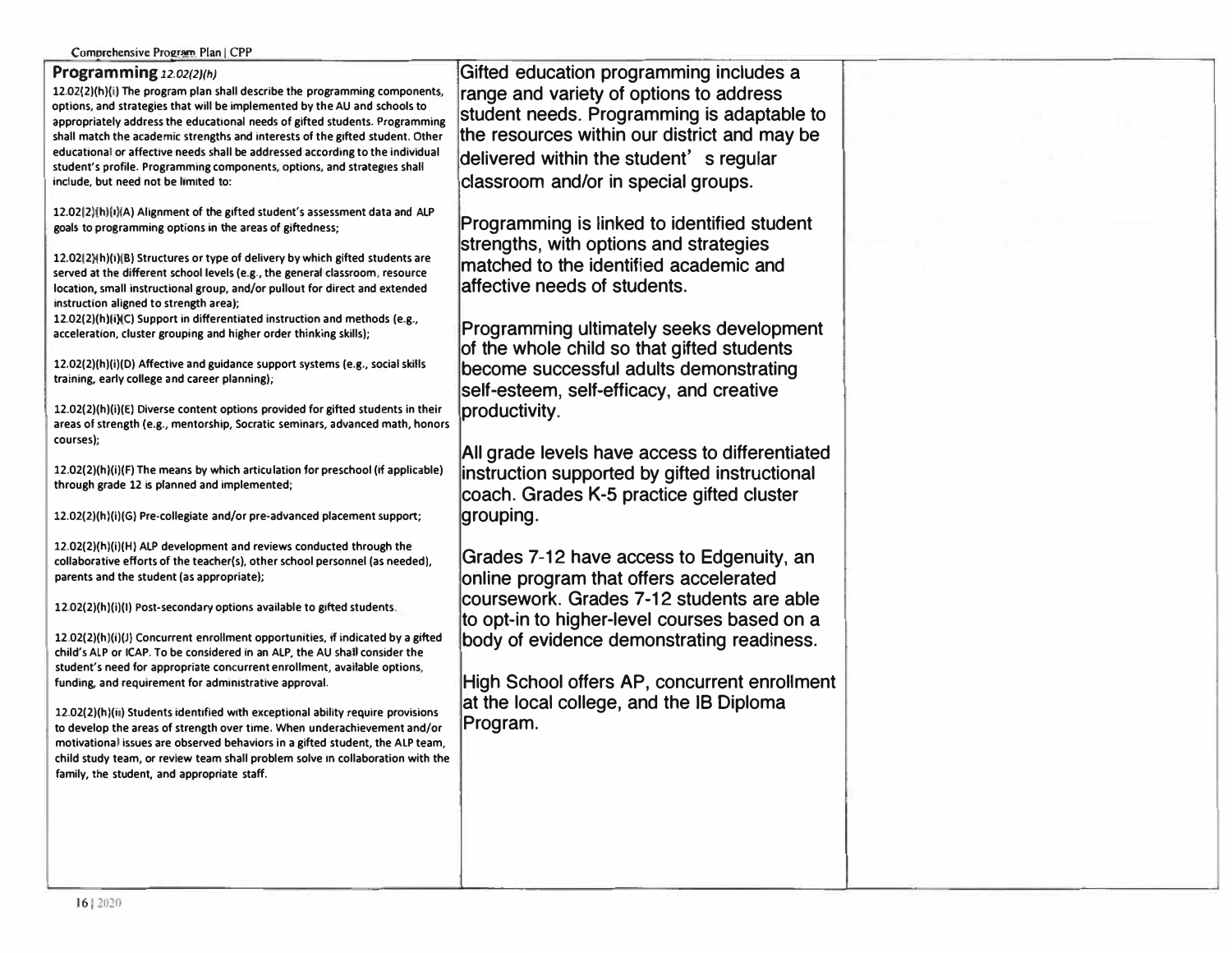## Programming (Extra Space - If Needed)

Pre-collegiate and pre-advanced placement support are provided through gifted coaches and school counselors who may help families navigate the coursework available and coach students who might need organizational or goal-setting support.

Post-secondary options include concurrent enrollment, job internships, and job shadowing.

Social emotional support is also supported by reqular group meetings facilitated by the gifted specialist. At the elementary level this is called "lunch bunch". At the middle school there is a monthly gifted meeting. At the high school, there is a Reach class offered each quarter.

GT students' areas of strength are identified through achievement tests and student interest surveys. ALP goals are written to support the strength area and supported through the various programming options listed above.

ALP's are developed through collaboration between the gifted coach, student, teachers, and parents. Planning for ALP's begins the previous school year and is written by December 30 of the new school year.

Transition meetings are held between teachers and gifted coaches at all grade levels. These meetings are held at the end and beginning of each school year.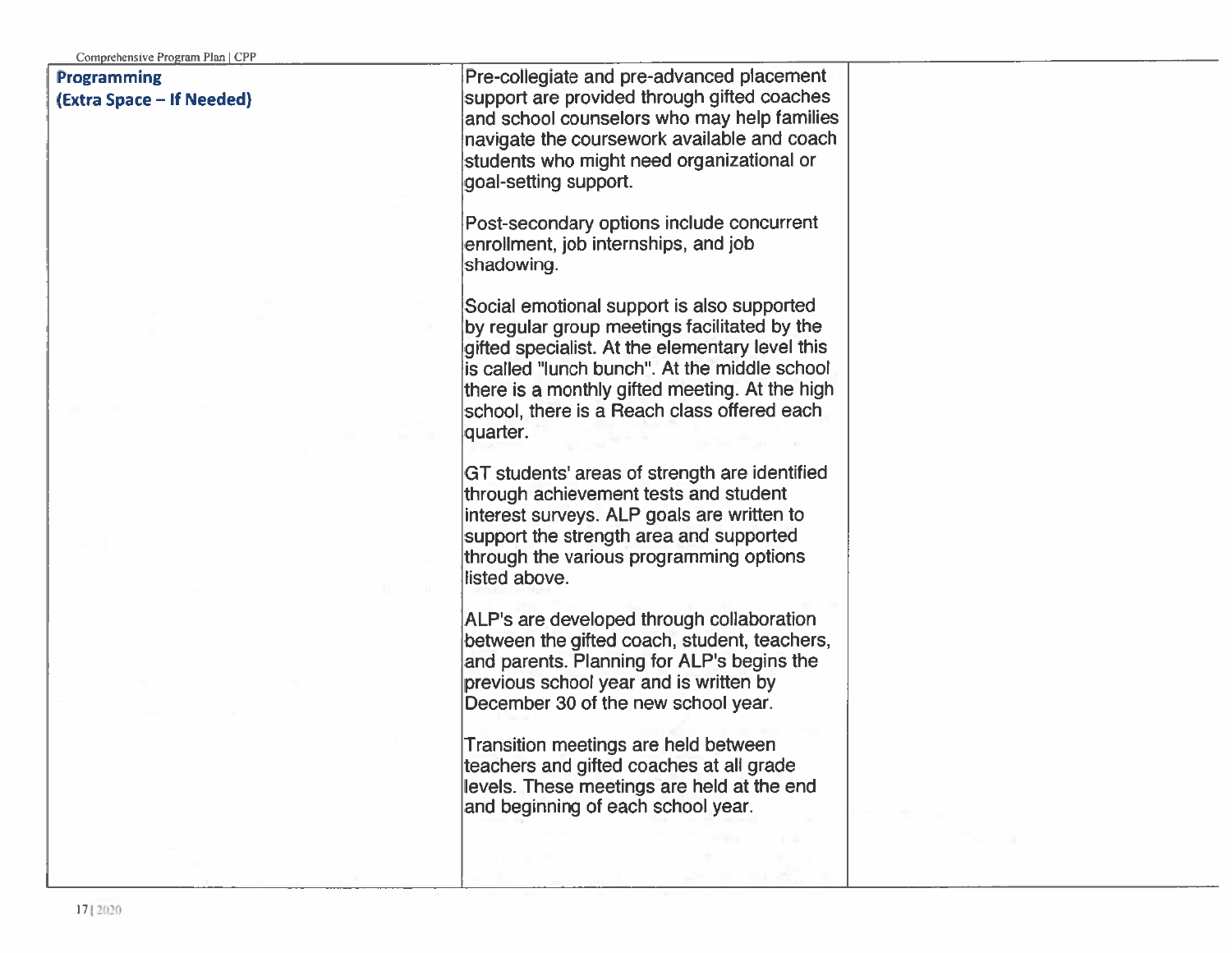### **Evaluation and Accountability Procedures**  $12.02(2)(i)$

**The comprehensive program plan shall describe the AU's procedures for evaluation and accountability including, but not limited to:** 

**12.02(2)(i)(il Unified improvement plan addendum methods by which gifted**  student performance is monitored and measured for continual learning **progress and how such methods align with the state accreditation process {e.g., annual UIP gifted education addendum, multi-district/BOCES summary, intervention progress monitoring data sources, ALP goals, and performance, district, and/or state assessment data). These methods include UIP elements**  such as annual gifted student performance target(s) and an action plan to **meet the target(s) and a timeline to report on progress toward targets;** 

**12.02(2)(i)(ii) Methods by which student affective growth is monitored and measured for continual development (e.g., rubrics for personal journals and anecdotal data, student surveys, demonstration of self-advocacy, and student career and/or college plans);** 

**12.02(2){i)(iii) Methods for ensuring that gifted student performance (achievement and growth) and reporting are consistent with state accreditation and accountability requirements (i.e., disaggregation of state assessment data for gifted students, identification of discrepancies in the data, goal setting and demonstration of achievement and growthl; and** 

**12.02(2)(i)(iv) Methods for self-evaluation of the gifted program including a schedule for periodic feedback and review (e.g., review of gifted policy, goals, identification process, programming components, personnel, budget and reporting practices, and the impact of gifted programming on student achievement and progress); and** 

**12.02(2)(i)(v) Methods by which parents, educators, and other required persons are informed about the methods described in 12.02(2)(i)(i-ivl above.**  **A CDE endorsed gifted specialist is the gifted coordinator for the school district, working with all building gifted coaches to ensure consistency in identification procedures and continuity in gifted programming. Building-level gifted coaches support all classroom teachers in providing differentiated instruction and social emotional support.** 

**We disaggregate our data in Alpine and evaluate growth and achievement with CMAS and NWEA scores. UIP Addendum goal setting is aligned to the data analysis we performed.** 

**Affective goals are developed through collaboration between the parent, teacher, student, and gifted coach, using NAGC standards to guide the goal.** 

**A member of SAGE (community advocacy group) attends gifted coaches meetings and gifted coaches attend SAGE events. Additionally, gifted presentations are made to the district accountability committee (DAAC) and the Board of Education (BOE) annually.**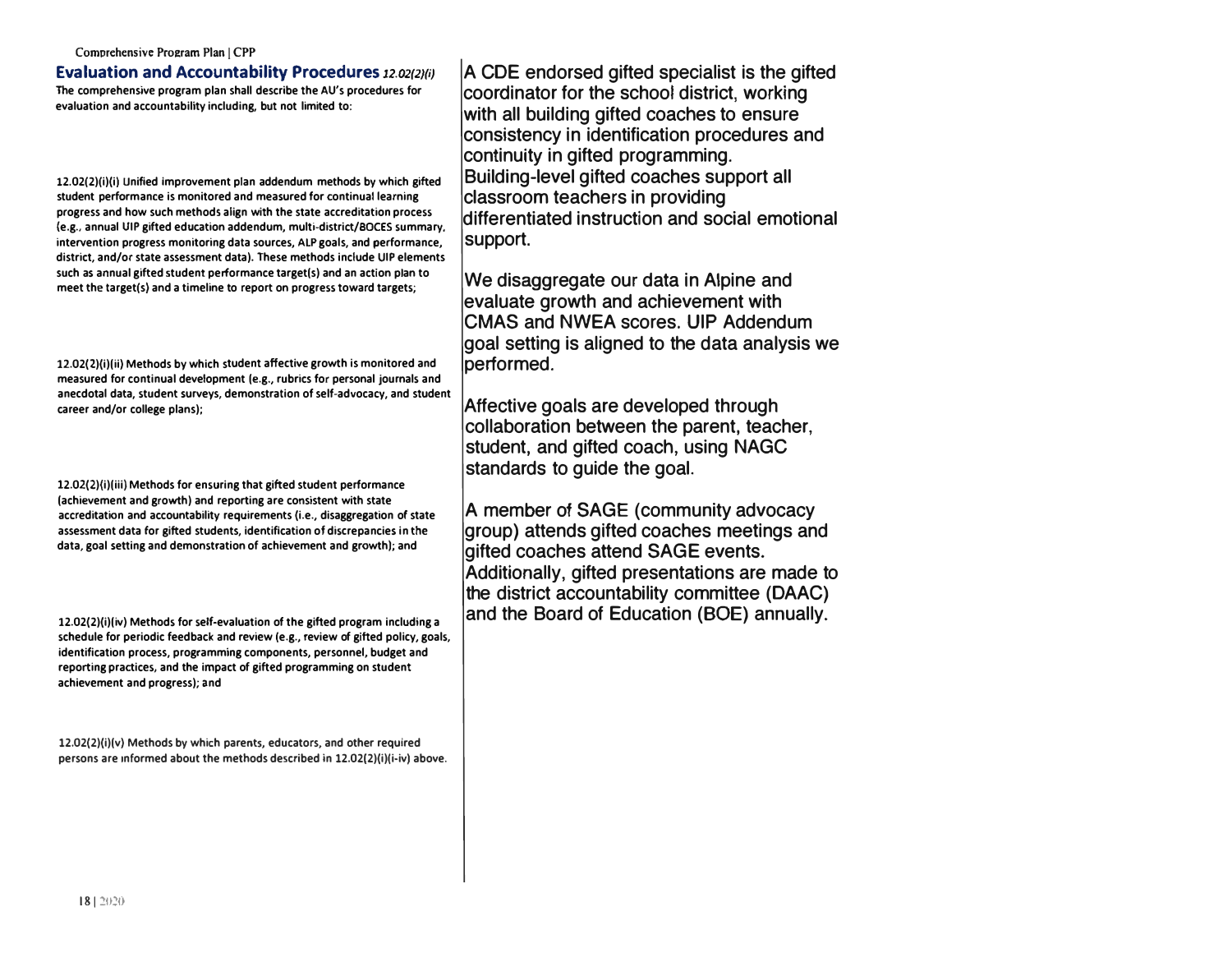| Comprehensive Program Plan   CPP                |                                                                                                                                                                                                                                                                                                                                                                                                                                                                    |                                                                                                                                                                                                                                                                                                                                                                                                                                                                            |
|-------------------------------------------------|--------------------------------------------------------------------------------------------------------------------------------------------------------------------------------------------------------------------------------------------------------------------------------------------------------------------------------------------------------------------------------------------------------------------------------------------------------------------|----------------------------------------------------------------------------------------------------------------------------------------------------------------------------------------------------------------------------------------------------------------------------------------------------------------------------------------------------------------------------------------------------------------------------------------------------------------------------|
| <b>Evaluation and Accountability Procedures</b> |                                                                                                                                                                                                                                                                                                                                                                                                                                                                    |                                                                                                                                                                                                                                                                                                                                                                                                                                                                            |
| (Extra Space - If Needed)                       |                                                                                                                                                                                                                                                                                                                                                                                                                                                                    |                                                                                                                                                                                                                                                                                                                                                                                                                                                                            |
|                                                 |                                                                                                                                                                                                                                                                                                                                                                                                                                                                    |                                                                                                                                                                                                                                                                                                                                                                                                                                                                            |
|                                                 |                                                                                                                                                                                                                                                                                                                                                                                                                                                                    |                                                                                                                                                                                                                                                                                                                                                                                                                                                                            |
|                                                 |                                                                                                                                                                                                                                                                                                                                                                                                                                                                    |                                                                                                                                                                                                                                                                                                                                                                                                                                                                            |
|                                                 |                                                                                                                                                                                                                                                                                                                                                                                                                                                                    |                                                                                                                                                                                                                                                                                                                                                                                                                                                                            |
| 12011                                           |                                                                                                                                                                                                                                                                                                                                                                                                                                                                    |                                                                                                                                                                                                                                                                                                                                                                                                                                                                            |
|                                                 |                                                                                                                                                                                                                                                                                                                                                                                                                                                                    |                                                                                                                                                                                                                                                                                                                                                                                                                                                                            |
|                                                 |                                                                                                                                                                                                                                                                                                                                                                                                                                                                    |                                                                                                                                                                                                                                                                                                                                                                                                                                                                            |
|                                                 |                                                                                                                                                                                                                                                                                                                                                                                                                                                                    |                                                                                                                                                                                                                                                                                                                                                                                                                                                                            |
|                                                 |                                                                                                                                                                                                                                                                                                                                                                                                                                                                    |                                                                                                                                                                                                                                                                                                                                                                                                                                                                            |
|                                                 |                                                                                                                                                                                                                                                                                                                                                                                                                                                                    |                                                                                                                                                                                                                                                                                                                                                                                                                                                                            |
|                                                 |                                                                                                                                                                                                                                                                                                                                                                                                                                                                    |                                                                                                                                                                                                                                                                                                                                                                                                                                                                            |
|                                                 |                                                                                                                                                                                                                                                                                                                                                                                                                                                                    |                                                                                                                                                                                                                                                                                                                                                                                                                                                                            |
|                                                 |                                                                                                                                                                                                                                                                                                                                                                                                                                                                    |                                                                                                                                                                                                                                                                                                                                                                                                                                                                            |
|                                                 |                                                                                                                                                                                                                                                                                                                                                                                                                                                                    |                                                                                                                                                                                                                                                                                                                                                                                                                                                                            |
|                                                 | <b>Drama Britain Harry</b>                                                                                                                                                                                                                                                                                                                                                                                                                                         |                                                                                                                                                                                                                                                                                                                                                                                                                                                                            |
|                                                 | $\mathbb{A}^{\mathbb{Z}}\subset\mathbb{R}^{n}\times\mathbb{R}^{n}\times\mathbb{R}^{n}\longrightarrow\mathbb{R}^{n}\times\mathbb{R}^{n}\times\mathbb{R}^{n}\times\mathbb{R}^{n}\times\mathbb{R}^{n}\times\mathbb{R}^{n}\times\mathbb{R}^{n}\times\mathbb{R}^{n}\times\mathbb{R}^{n}\times\mathbb{R}^{n}\times\mathbb{R}^{n}\times\mathbb{R}^{n}\times\mathbb{R}^{n}\times\mathbb{R}^{n}\times\mathbb{R}^{n}\times\mathbb{R}^{n}\times\mathbb{R}^{n}\times\mathbb{R$ |                                                                                                                                                                                                                                                                                                                                                                                                                                                                            |
|                                                 | <b>Manager Controller Service</b>                                                                                                                                                                                                                                                                                                                                                                                                                                  |                                                                                                                                                                                                                                                                                                                                                                                                                                                                            |
|                                                 | <b>CONTRACTOR</b>                                                                                                                                                                                                                                                                                                                                                                                                                                                  |                                                                                                                                                                                                                                                                                                                                                                                                                                                                            |
|                                                 | 이 이 1/4년 10월 10일 - 이 프                                                                                                                                                                                                                                                                                                                                                                                                                                             |                                                                                                                                                                                                                                                                                                                                                                                                                                                                            |
|                                                 |                                                                                                                                                                                                                                                                                                                                                                                                                                                                    |                                                                                                                                                                                                                                                                                                                                                                                                                                                                            |
|                                                 | 1111<br>in Belgi da S                                                                                                                                                                                                                                                                                                                                                                                                                                              |                                                                                                                                                                                                                                                                                                                                                                                                                                                                            |
|                                                 | <b>Contact Contact Contact Contact Contact Contact Contact Contact Contact Contact Contact Contact Contact Contact Contact Contact Contact Contact Contact Contact Contact Contact Contact Contact Contact Contact Contact Conta</b>                                                                                                                                                                                                                               |                                                                                                                                                                                                                                                                                                                                                                                                                                                                            |
|                                                 | W.                                                                                                                                                                                                                                                                                                                                                                                                                                                                 |                                                                                                                                                                                                                                                                                                                                                                                                                                                                            |
|                                                 |                                                                                                                                                                                                                                                                                                                                                                                                                                                                    |                                                                                                                                                                                                                                                                                                                                                                                                                                                                            |
|                                                 |                                                                                                                                                                                                                                                                                                                                                                                                                                                                    |                                                                                                                                                                                                                                                                                                                                                                                                                                                                            |
|                                                 | $11 - 115$<br><b>BELOCIL</b>                                                                                                                                                                                                                                                                                                                                                                                                                                       |                                                                                                                                                                                                                                                                                                                                                                                                                                                                            |
|                                                 |                                                                                                                                                                                                                                                                                                                                                                                                                                                                    |                                                                                                                                                                                                                                                                                                                                                                                                                                                                            |
|                                                 | <b>College B</b>                                                                                                                                                                                                                                                                                                                                                                                                                                                   |                                                                                                                                                                                                                                                                                                                                                                                                                                                                            |
|                                                 | The State of House                                                                                                                                                                                                                                                                                                                                                                                                                                                 |                                                                                                                                                                                                                                                                                                                                                                                                                                                                            |
|                                                 |                                                                                                                                                                                                                                                                                                                                                                                                                                                                    |                                                                                                                                                                                                                                                                                                                                                                                                                                                                            |
|                                                 |                                                                                                                                                                                                                                                                                                                                                                                                                                                                    |                                                                                                                                                                                                                                                                                                                                                                                                                                                                            |
| <b>Service</b>                                  |                                                                                                                                                                                                                                                                                                                                                                                                                                                                    | the state of the                                                                                                                                                                                                                                                                                                                                                                                                                                                           |
| the contract of                                 | $\frac{1}{2} \left[ \begin{array}{ccc} 1 & 0 & 0 \\ 0 & 0 & 0 \\ 0 & 0 & 0 \\ 0 & 0 & 0 \\ 0 & 0 & 0 \\ 0 & 0 & 0 \\ 0 & 0 & 0 \\ 0 & 0 & 0 \\ 0 & 0 & 0 \\ 0 & 0 & 0 \\ 0 & 0 & 0 \\ 0 & 0 & 0 \\ 0 & 0 & 0 \\ 0 & 0 & 0 & 0 \\ 0 & 0 & 0 & 0 \\ 0 & 0 & 0 & 0 \\ 0 & 0 & 0 & 0 & 0 \\ 0 & 0 & 0 & 0 & 0 \\ 0 & 0 & 0 & 0 & 0 \\ 0 & 0$                                                                                                                           | $\mathcal{A}(\mathcal{A}) = \mathcal{A}(\mathcal{A}) = \mathcal{A}(\mathcal{A}) = \mathcal{A}(\mathcal{A}) = \mathcal{A}(\mathcal{A}) = \mathcal{A}(\mathcal{A}) = \mathcal{A}(\mathcal{A}) = \mathcal{A}(\mathcal{A}) = \mathcal{A}(\mathcal{A}) = \mathcal{A}(\mathcal{A}) = \mathcal{A}(\mathcal{A}) = \mathcal{A}(\mathcal{A}) = \mathcal{A}(\mathcal{A}) = \mathcal{A}(\mathcal{A}) = \mathcal{A}(\mathcal{A}) = \mathcal{A}(\mathcal{A}) = \mathcal{A}(\mathcal{A})$ |
| and the                                         |                                                                                                                                                                                                                                                                                                                                                                                                                                                                    | Higher Company of the Road Company                                                                                                                                                                                                                                                                                                                                                                                                                                         |
| the control of the state of the                 | <b>I AND IN THE REAL PROPERTY</b>                                                                                                                                                                                                                                                                                                                                                                                                                                  | alendarum aka                                                                                                                                                                                                                                                                                                                                                                                                                                                              |
| <b>All Services</b>                             | $\mathbb{P}(\mathbb{Z}_2^m) \leq \mathbb{R} \qquad \qquad \mathbb{R}^m \quad \mathbb{R}^m \quad \mathbb{R}^m \quad \mathbb{R}^m \quad \mathbb{R}^m.$                                                                                                                                                                                                                                                                                                               |                                                                                                                                                                                                                                                                                                                                                                                                                                                                            |
|                                                 | $\begin{array}{cccccccccccccc} 1 & 20 & 00 & & & & & & & \Delta m \end{array}$                                                                                                                                                                                                                                                                                                                                                                                     | <b>Death Ave</b>                                                                                                                                                                                                                                                                                                                                                                                                                                                           |
|                                                 |                                                                                                                                                                                                                                                                                                                                                                                                                                                                    |                                                                                                                                                                                                                                                                                                                                                                                                                                                                            |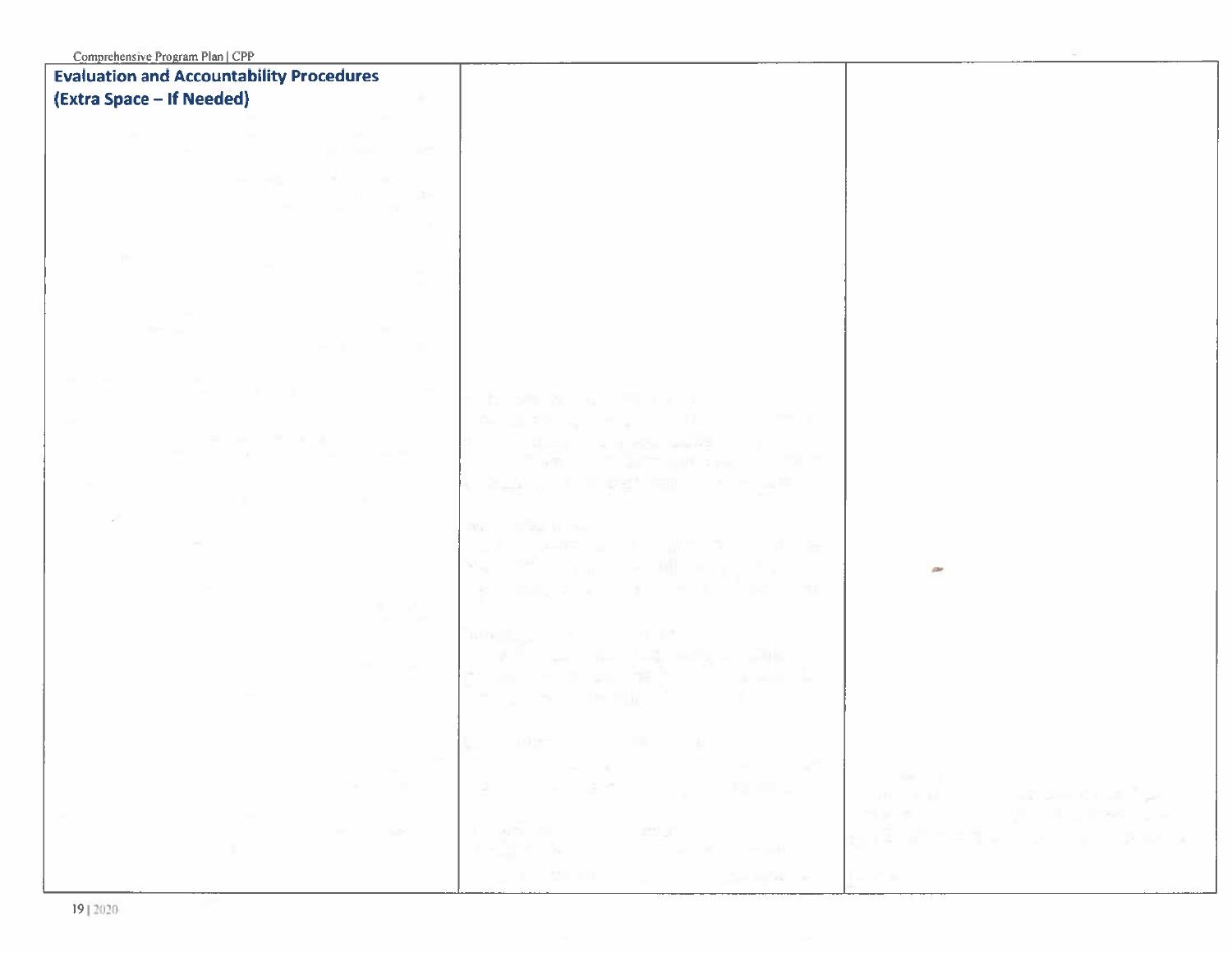| Comprehensive Program Plan   CPP                                                                                                                                                                                                                                                                                                                                                                                                                                       |                                                                                                                                                                                      |
|------------------------------------------------------------------------------------------------------------------------------------------------------------------------------------------------------------------------------------------------------------------------------------------------------------------------------------------------------------------------------------------------------------------------------------------------------------------------|--------------------------------------------------------------------------------------------------------------------------------------------------------------------------------------|
| Personnel 12.02(2)(j)                                                                                                                                                                                                                                                                                                                                                                                                                                                  | "Gifted students' instruction is provided by                                                                                                                                         |
| 12.02(2)(j)(i) The program plan shall describe the personnel who provide<br>instruction, counseling, coordination and other programming for gifted<br>students. Personnel shall be knowledgeable in the characteristics,                                                                                                                                                                                                                                               | classroom teachers, all of whom are highly<br>qualified by CDE standards                                                                                                             |
| differentiated instructional methods and competencies in the special<br>education of gifted students. Qualified personnel with endorsement or an<br>advanced degree in gifted education are preferred in specific programs and<br>classrooms consisting of mainly gifted students. Beginning with the 2010-2011<br>school year, every AU shall employ or contract with a person who is<br>responsible for:                                                             | "Gifted coaches are CDE licensed teachers<br>and provide counseling and coordination of<br>programming for gifted students                                                           |
| 12.02(2)(j)(i)(A) Management of the program plan;                                                                                                                                                                                                                                                                                                                                                                                                                      | "Ellen Clark, Student Support Services                                                                                                                                               |
| 12.02(2)(j)(i)(B) Professional development activities, the purposes of which<br>are:                                                                                                                                                                                                                                                                                                                                                                                   | Director, is responsible for the management<br>of the program plan and gifted education<br>professional development                                                                  |
| $12.02(2)(j)(i)(8)(l)$ To improve and enhance the skills, knowledge and expertise<br>of teachers and other personnel who provide instruction and other supportive<br>services to gifted students; and                                                                                                                                                                                                                                                                  | "Additionally, 2.2 FTE gifted coaches serve                                                                                                                                          |
| 12.02(2)(j)(i)(B)(II) To increase, to the extent practicable, the number of<br>qualified personnel providing instruction to gifted students.                                                                                                                                                                                                                                                                                                                           | our 6 elementary, 1 middle, and 1 high<br>school. These are the only personnel funded<br>with gifted funds.                                                                          |
| 12.02(2)(j)(ii) The AU shall make good faith effort to hire and retain on at least<br>a halftime basis one qualified person to administer and monitor the                                                                                                                                                                                                                                                                                                              |                                                                                                                                                                                      |
| implementation of the AU's gifted program.<br>12.02(2)(j)(iii) Administrative units should consider employing sufficient<br>personnel for ALP writing and monitoring, and differentiated instruction for<br>gifted students.                                                                                                                                                                                                                                           | All school district personnel have access to<br>professional development in gifted education<br>through online university classes, CDE<br>professional development, and professional |
| 12.02(2)(j)(iv) Administrative units should collaborate with universities and<br>colleges for the development of qualified personnel.                                                                                                                                                                                                                                                                                                                                  | study teams within the district.                                                                                                                                                     |
| 12.02(2)(j)(v) Personnel responsible for the instruction and learning of gifted<br>students in core academic areas must meet the requirements under federal<br>law for highly qualified teachers.                                                                                                                                                                                                                                                                      |                                                                                                                                                                                      |
| 12.02(2)(j)(vi) Paraprofessionals may serve in supportive roles, but may not be<br>the sole instructional provider, nor may such paraprofessionals be funded<br>using state gifted education funds.                                                                                                                                                                                                                                                                    |                                                                                                                                                                                      |
| $12.02(2)(j)(vi)$ The program plan shall also indicate the content of and means<br>by which the AU supports the acquisition and/or improvement of the<br>knowledge and competencies of personnel through appropriate professional<br>development relating to the instruction, programming and counseling for<br>gifted students. (e.g., induction and in-service programs, job-embedded<br>training and coaching, gifted education workshops or institutes and college |                                                                                                                                                                                      |
| coursework). Key topics should include, but need not be limited to, gifted<br>characteristics and myths, differentiated instruction, affective needs,<br>counseling, content instructional options and advanced curricular strategies<br>(e.g., higher order thinking strategies).                                                                                                                                                                                     |                                                                                                                                                                                      |

X.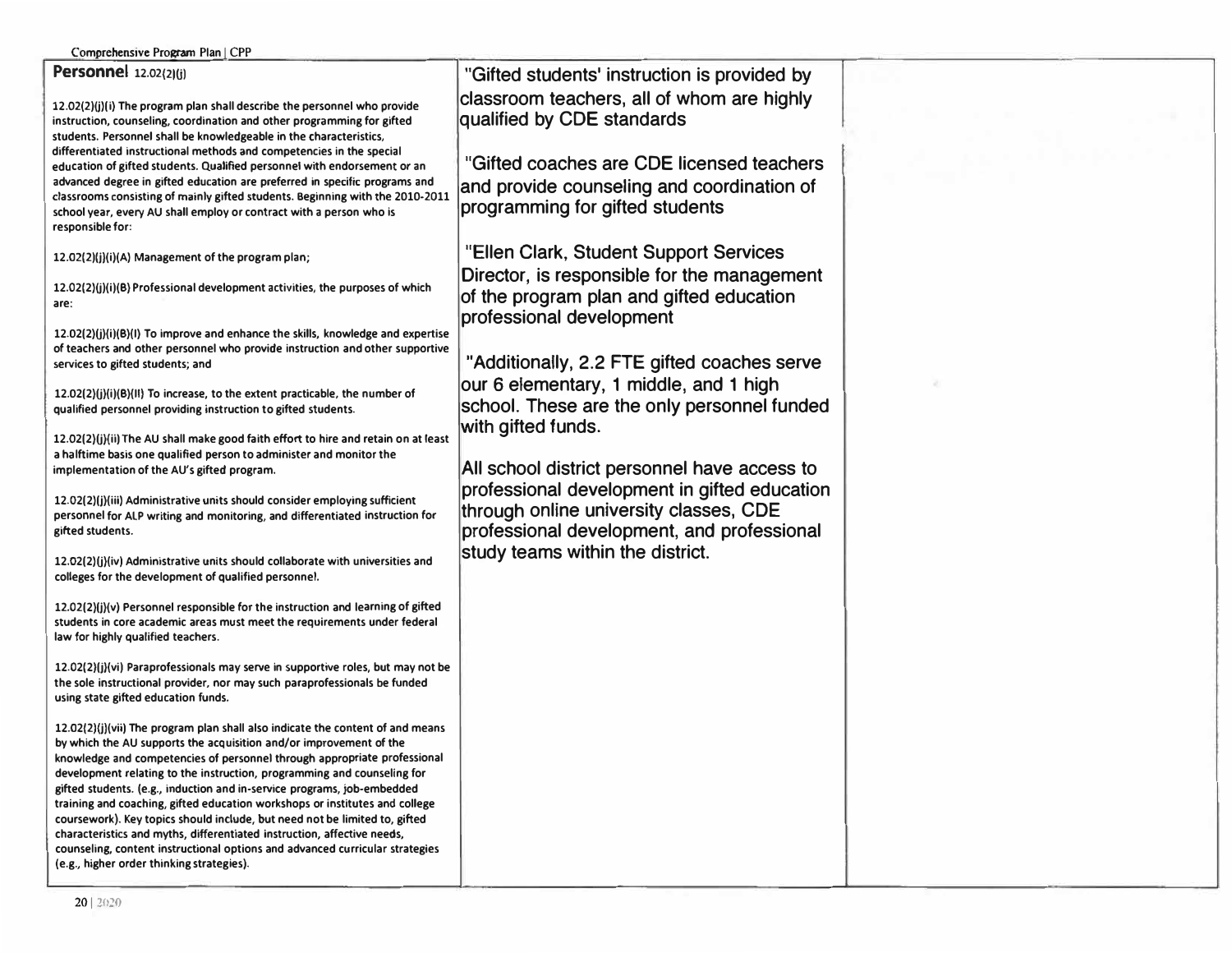| Personnel                                          |               |  |
|----------------------------------------------------|---------------|--|
| (Extra Space - If Needed)                          |               |  |
| <b>STATE</b><br>22, 22, 101                        |               |  |
| 3,590                                              |               |  |
| $\sim$                                             |               |  |
| <b>Building</b><br>10 25 3                         |               |  |
|                                                    |               |  |
| $\sim$                                             |               |  |
| <b>LEAR</b>                                        |               |  |
|                                                    |               |  |
| <b>Contract Contract</b>                           |               |  |
|                                                    |               |  |
|                                                    |               |  |
|                                                    |               |  |
| <b>CONTRACTOR</b><br>Ter.                          |               |  |
| $\mathbf{r}$<br>v.<br><b>Contract</b>              |               |  |
| 11 K X<br><b>Contract Contract</b>                 |               |  |
| <b>Controller</b><br>the control of the control of |               |  |
| <b>Contract</b>                                    |               |  |
| - 11<br><b>COLLA</b>                               | The Co        |  |
|                                                    | $\frac{1}{2}$ |  |
|                                                    |               |  |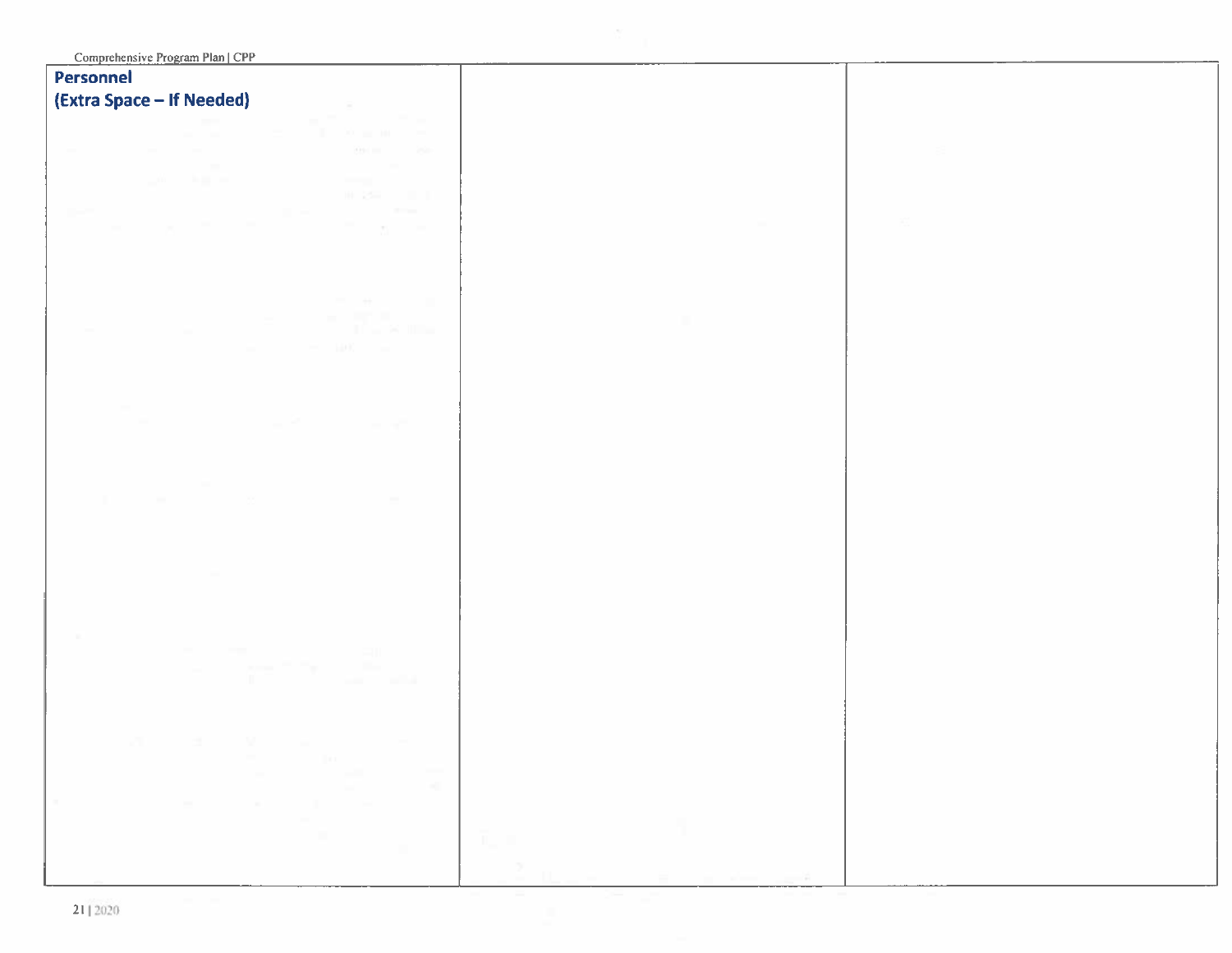| and counseling) for the education of gifted children, sharing costs of student<br>and maintain gifted student programs (e.g., art, music, online coursework,<br>these AUs shall collaborate on the content and monitoring of such contracts<br>for individual or groups of gifted students. Gifted education personnel in<br>from one or more AUs that provide the appropriate gifted education program<br>based upon available AU resources, and subject to AU discretion. An AU with<br>programing in accordance with terms of a contract. This action is optional<br>less than six children who need a particular program may purchase services<br>12.02(2)(k)(ii) Administrative units may contract with other AUs to establish | to ten percent for any one of these limited expenditures, and, not to<br>collectively exceed twenty percent of the total amount requested from the<br>technology, and equipment necessary for the education of gifted students up<br>12.02(2)(k)(i)(E) Administrative costs (classified or grant fiscal staff),<br>Department. | education; and<br>12.02(2)(k)(i)(D) Materials used in instructional programming for gifted | guidance specific to gifted students and their ALPs;<br>12.02(2)(k)(i)(C) Programming options and school counseling or affective | education;<br>12.02(2)(k)(i)(B) Professional development and training relating to gifted | classrooms);<br>coordinators, resource teachers, counselors and teachers of gifted<br>primarily serving gifted students (e.g., gifted education directors,<br>12.02(2)(k)(i)(A) Salaries for appropriately licensed and endorsed personnel | committed by the AU shall be an amount determined by the AU to contribute<br>annual comprehensive program plan. The budget shall detail the funding<br>committed by the AU and funding requested from the Department. Funding<br>implementing the program elements and the student goals stated in the<br>program plan. Funds requested from the Department may be used for:<br>towards the AU's gifted student education program described in the AU's | education which reflects the collaborative efforts of the AU and cost of<br>12.02(2)(k)(i) The AU shall include in the annual plan a budget for gifted | Budget 12.02(2)(k)                                                                              | Comprehensive Program Plan   CPP |
|-------------------------------------------------------------------------------------------------------------------------------------------------------------------------------------------------------------------------------------------------------------------------------------------------------------------------------------------------------------------------------------------------------------------------------------------------------------------------------------------------------------------------------------------------------------------------------------------------------------------------------------------------------------------------------------------------------------------------------------|--------------------------------------------------------------------------------------------------------------------------------------------------------------------------------------------------------------------------------------------------------------------------------------------------------------------------------|--------------------------------------------------------------------------------------------|----------------------------------------------------------------------------------------------------------------------------------|------------------------------------------------------------------------------------------|--------------------------------------------------------------------------------------------------------------------------------------------------------------------------------------------------------------------------------------------|---------------------------------------------------------------------------------------------------------------------------------------------------------------------------------------------------------------------------------------------------------------------------------------------------------------------------------------------------------------------------------------------------------------------------------------------------------|--------------------------------------------------------------------------------------------------------------------------------------------------------|-------------------------------------------------------------------------------------------------|----------------------------------|
|                                                                                                                                                                                                                                                                                                                                                                                                                                                                                                                                                                                                                                                                                                                                     |                                                                                                                                                                                                                                                                                                                                |                                                                                            |                                                                                                                                  |                                                                                          |                                                                                                                                                                                                                                            |                                                                                                                                                                                                                                                                                                                                                                                                                                                         | $\sum_{s \in S}$                                                                                                                                       | not, please explain.<br>You may simply check "yes" if you follow these procedures.<br>op noA ji |                                  |
|                                                                                                                                                                                                                                                                                                                                                                                                                                                                                                                                                                                                                                                                                                                                     |                                                                                                                                                                                                                                                                                                                                |                                                                                            |                                                                                                                                  |                                                                                          |                                                                                                                                                                                                                                            |                                                                                                                                                                                                                                                                                                                                                                                                                                                         |                                                                                                                                                        |                                                                                                 |                                  |

22 | 2020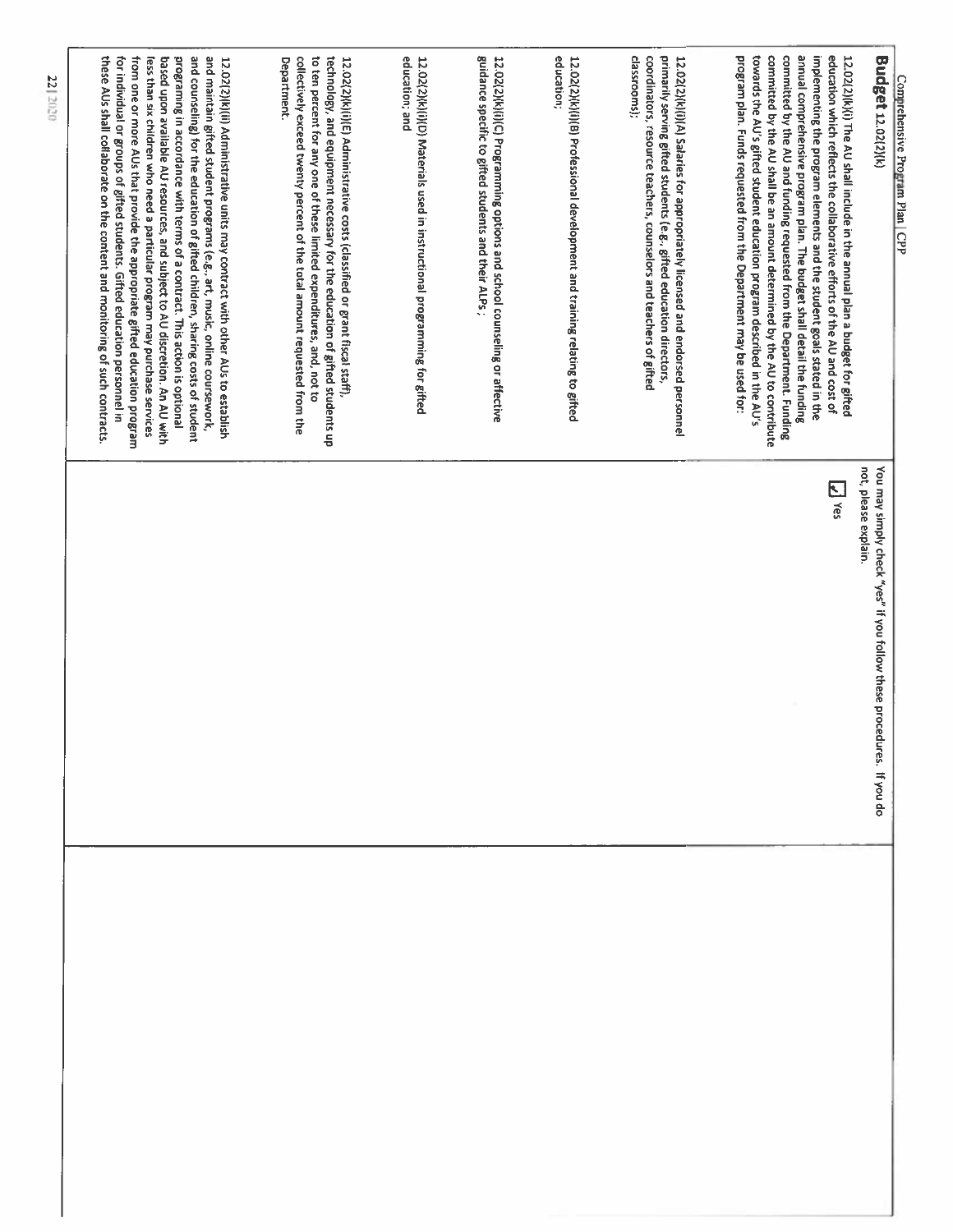| <b>Budget</b><br>(Extra Space - If Needed)                       |                                                                                                                                                                                                                                                                                                                                              |  |
|------------------------------------------------------------------|----------------------------------------------------------------------------------------------------------------------------------------------------------------------------------------------------------------------------------------------------------------------------------------------------------------------------------------------|--|
|                                                                  |                                                                                                                                                                                                                                                                                                                                              |  |
|                                                                  |                                                                                                                                                                                                                                                                                                                                              |  |
| <b>Contract Contract</b><br><b>HAK</b>                           |                                                                                                                                                                                                                                                                                                                                              |  |
| $\sim$                                                           | 5年 六<br>The contract built of<br><b>CONTRACTOR</b><br>00 K<br>×<br>---<br><b>Contract Contract</b><br>the company of the control of the<br>IR.<br><b>INCORPORATION</b>                                                                                                                                                                       |  |
|                                                                  | أحاجز<br>a Maria<br>and the contract of the<br>$\begin{array}{ccccccccccccc} \cdots & \cdots & \cdots & \cdots & \cdots & \cdots \end{array}$<br>or addition and the control<br>- 00<br>$-1$                                                                                                                                                 |  |
|                                                                  | $-1$<br><b>CONTRACTOR</b><br>$\overline{\mathcal{A}}$<br>24.7<br>$-1 - 1 = 1$<br>$\sim 10^{-1}$                                                                                                                                                                                                                                              |  |
| The company of the<br>and the state of the state<br>and the con- | and control in the series in sec-<br>$\frac{\partial}{\partial t} \left( \begin{array}{cc} \partial_{t} \, \partial_{t} & 0 \end{array} \right) = \begin{array}{cc} \partial_{t} \, \partial_{t} \, \partial_{t} & 0 \end{array} \begin{array}{cc} \partial_{t} \, \partial_{t} \, \partial_{t} \, \partial_{t} \end{array}$<br>$\mathbb{R}$ |  |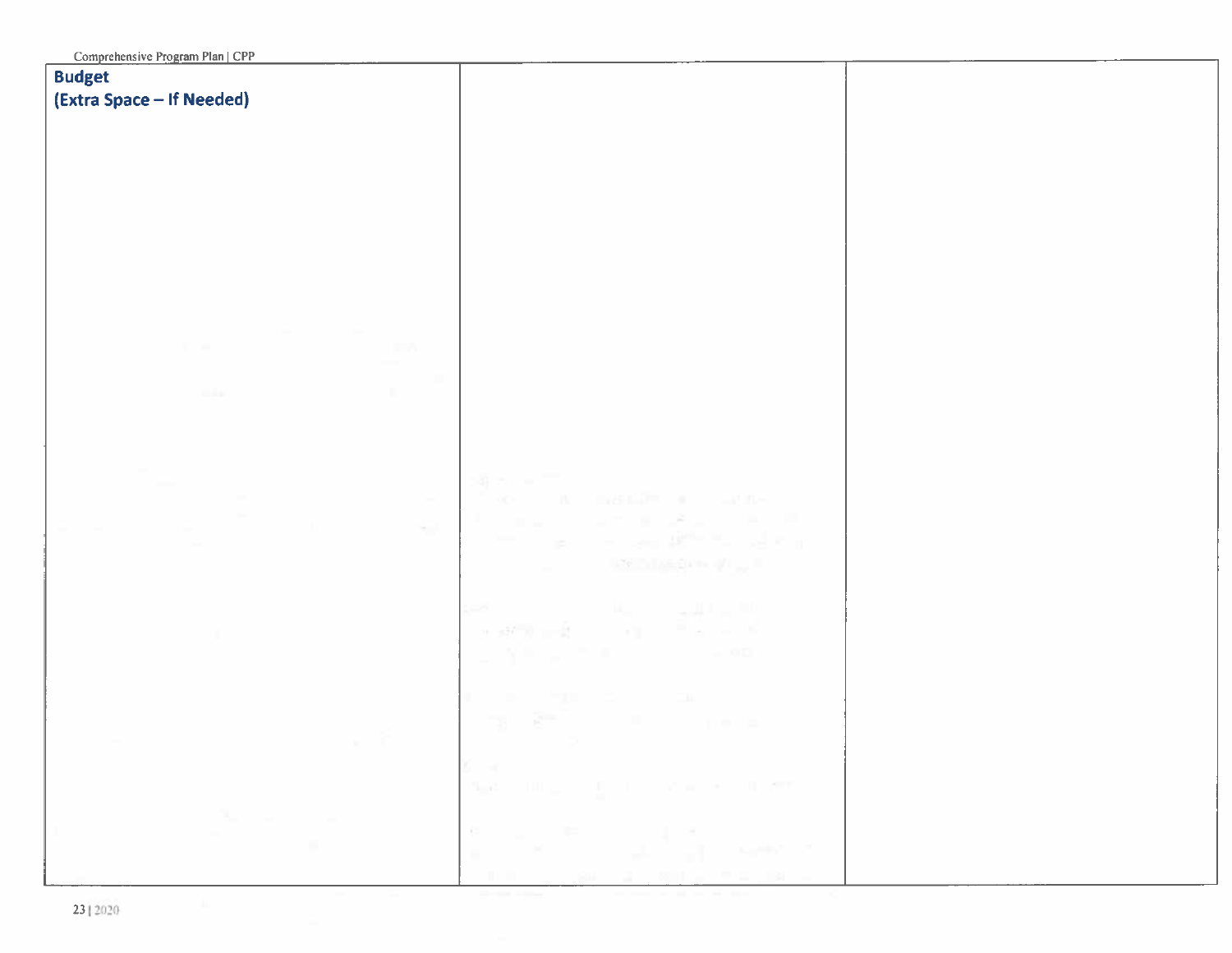| Comprehensive Program Plan   CPP |  |  |
|----------------------------------|--|--|
|                                  |  |  |

| Record Keeping 12.05(1)<br>Financial records shall be kept in accordance with generally accepted<br>principles of governmental accounting. Recommended accounting principles<br>are listed in the Financial Policies and Procedures Handbook.                                                                                                                                                                                                                                                                                                                                             | "Financial records are kept in accordance<br>with principles of governmental accounting<br>and we are audited annually                                                                           |  |
|-------------------------------------------------------------------------------------------------------------------------------------------------------------------------------------------------------------------------------------------------------------------------------------------------------------------------------------------------------------------------------------------------------------------------------------------------------------------------------------------------------------------------------------------------------------------------------------------|--------------------------------------------------------------------------------------------------------------------------------------------------------------------------------------------------|--|
| 12.05(2) Inventory<br>An inventory shall be maintained of all equipment for which funding was<br>received. These records shall be maintained throughout the useful life of the<br>equipment.                                                                                                                                                                                                                                                                                                                                                                                              | "No equipment is purchased with gifted<br>funds<br>"ALP documents are always filed in<br>students' cumulative records                                                                            |  |
| 12.05(3) Student Education Records<br>The ALP documents shall be part of the student's cumulative education<br>record.                                                                                                                                                                                                                                                                                                                                                                                                                                                                    | "Electronic ALP's are stored in Alpine<br>Achievement, which follows FERPA<br>regulations to protect student privacy                                                                             |  |
| 12.05(4) Confidentiality of Student Education Records<br>Individually identifiable records of students referred, assessed, evaluated,<br>and/or served through programming for gifted and talented students in any<br>AU shall be held to be confidential and protected in accordance with<br>applicable federal and state laws and regulations. Student records that are<br>collected and/or stored electronically shall be held to current state law and<br>FERPA regulations governing the protection of personally identifiable<br>information and the privacy interests of students. | "Gifted students' records and ALP's are<br>stored at the student's school and on Alpine<br>Achievement. After a student has left the<br>district, records are retained in Alpine<br>Achievement. |  |
| 12.05(5) Maintenance and Destruction of Student Education Records<br>Gifted student education records and ALPs shall be maintained, retained and<br>destroyed consistent with the ongoing system of student record keeping<br>established in the AU, including its member districts or the Charter School<br>Institute for student records, preschool (if applicable) through grade 12.                                                                                                                                                                                                   |                                                                                                                                                                                                  |  |
|                                                                                                                                                                                                                                                                                                                                                                                                                                                                                                                                                                                           |                                                                                                                                                                                                  |  |
|                                                                                                                                                                                                                                                                                                                                                                                                                                                                                                                                                                                           |                                                                                                                                                                                                  |  |
|                                                                                                                                                                                                                                                                                                                                                                                                                                                                                                                                                                                           |                                                                                                                                                                                                  |  |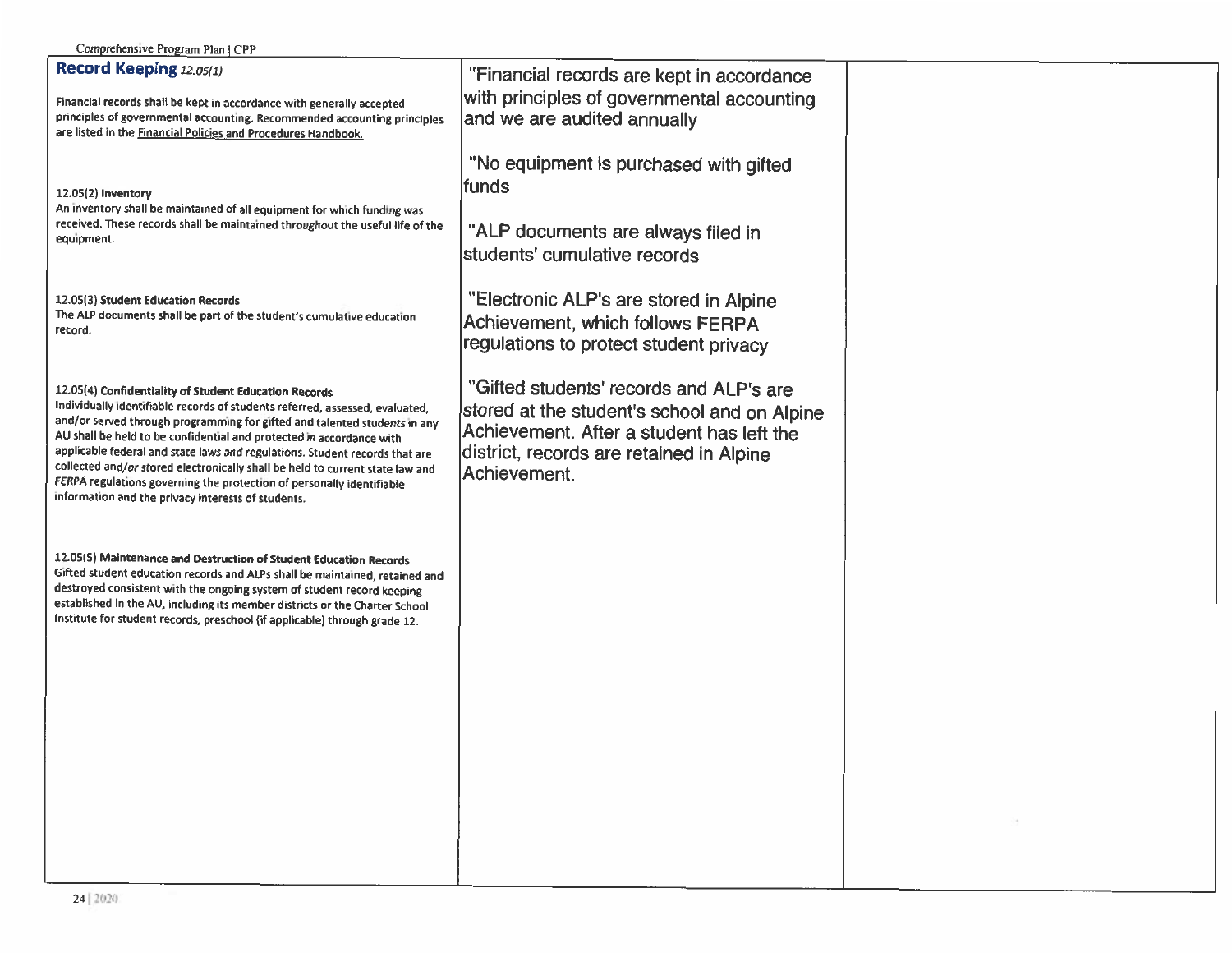| Comprehensive Program Plan   CPP                           |                                                                                                                                                                                                                                                                                                                                       |  |
|------------------------------------------------------------|---------------------------------------------------------------------------------------------------------------------------------------------------------------------------------------------------------------------------------------------------------------------------------------------------------------------------------------|--|
| <b>Record Keeping</b>                                      |                                                                                                                                                                                                                                                                                                                                       |  |
| (Extra Space - If Needed)                                  |                                                                                                                                                                                                                                                                                                                                       |  |
|                                                            |                                                                                                                                                                                                                                                                                                                                       |  |
|                                                            |                                                                                                                                                                                                                                                                                                                                       |  |
|                                                            |                                                                                                                                                                                                                                                                                                                                       |  |
|                                                            |                                                                                                                                                                                                                                                                                                                                       |  |
|                                                            |                                                                                                                                                                                                                                                                                                                                       |  |
|                                                            |                                                                                                                                                                                                                                                                                                                                       |  |
|                                                            |                                                                                                                                                                                                                                                                                                                                       |  |
|                                                            |                                                                                                                                                                                                                                                                                                                                       |  |
|                                                            |                                                                                                                                                                                                                                                                                                                                       |  |
|                                                            |                                                                                                                                                                                                                                                                                                                                       |  |
|                                                            |                                                                                                                                                                                                                                                                                                                                       |  |
|                                                            |                                                                                                                                                                                                                                                                                                                                       |  |
|                                                            |                                                                                                                                                                                                                                                                                                                                       |  |
|                                                            |                                                                                                                                                                                                                                                                                                                                       |  |
|                                                            |                                                                                                                                                                                                                                                                                                                                       |  |
|                                                            |                                                                                                                                                                                                                                                                                                                                       |  |
|                                                            |                                                                                                                                                                                                                                                                                                                                       |  |
|                                                            |                                                                                                                                                                                                                                                                                                                                       |  |
|                                                            |                                                                                                                                                                                                                                                                                                                                       |  |
|                                                            |                                                                                                                                                                                                                                                                                                                                       |  |
|                                                            | 2000 万元 119                                                                                                                                                                                                                                                                                                                           |  |
|                                                            | IN THE COMMAND AND CONDUCT                                                                                                                                                                                                                                                                                                            |  |
|                                                            |                                                                                                                                                                                                                                                                                                                                       |  |
|                                                            | $\frac{1}{2} \left[ \begin{array}{cc} 1 & 0 & 0 \\ 0 & 0 & 0 \\ 0 & 0 & 0 \\ 0 & 0 & 0 \\ 0 & 0 & 0 \\ 0 & 0 & 0 \\ 0 & 0 & 0 \\ 0 & 0 & 0 \\ 0 & 0 & 0 \\ 0 & 0 & 0 \\ 0 & 0 & 0 & 0 \\ 0 & 0 & 0 & 0 \\ 0 & 0 & 0 & 0 \\ 0 & 0 & 0 & 0 & 0 \\ 0 & 0 & 0 & 0 & 0 \\ 0 & 0 & 0 & 0 & 0 \\ 0 & 0 & 0 & 0 & 0 & 0 \\ 0 & 0 & 0 & 0 & 0$ |  |
|                                                            | $\mathfrak{N} \mathbb{R} \stackrel{\text{def}}{=} \mathbb{R} \mathbb{R} \qquad \mathbb{R} \mathbb{R} \qquad \mathbb{R} \qquad \mathbb{R}$                                                                                                                                                                                             |  |
|                                                            |                                                                                                                                                                                                                                                                                                                                       |  |
|                                                            | the attention of the state of the<br>the company of the company                                                                                                                                                                                                                                                                       |  |
|                                                            |                                                                                                                                                                                                                                                                                                                                       |  |
|                                                            | <b>TOM AND THE REAL PROPERTY OF STATE</b>                                                                                                                                                                                                                                                                                             |  |
|                                                            | and the state of the second terms.                                                                                                                                                                                                                                                                                                    |  |
|                                                            |                                                                                                                                                                                                                                                                                                                                       |  |
|                                                            | ਸ ⊫ਸ਼ੇਰਹੋ ਤੋਂ ਜ                                                                                                                                                                                                                                                                                                                       |  |
| <b>Service</b>                                             | STAR TOWN - AP HOW - WHEN YOUR                                                                                                                                                                                                                                                                                                        |  |
| and the state of the                                       | s and a second control of the second second and the second second second second second second second second second second second second second second second second second second second second second second second second se                                                                                                        |  |
|                                                            | 28 Samily 35 angly began Misson                                                                                                                                                                                                                                                                                                       |  |
| $D_{22} = -20.74$<br><b>CONTRACTOR</b>                     | THE CHAIR AND INTERNATIONAL AND                                                                                                                                                                                                                                                                                                       |  |
| <b>Contract</b>                                            |                                                                                                                                                                                                                                                                                                                                       |  |
| $-88-$<br>the state of the state of the<br><b>Contract</b> | a contra a serie della contra della                                                                                                                                                                                                                                                                                                   |  |
|                                                            | нда онд алмаша баурдда он                                                                                                                                                                                                                                                                                                             |  |
|                                                            |                                                                                                                                                                                                                                                                                                                                       |  |
|                                                            |                                                                                                                                                                                                                                                                                                                                       |  |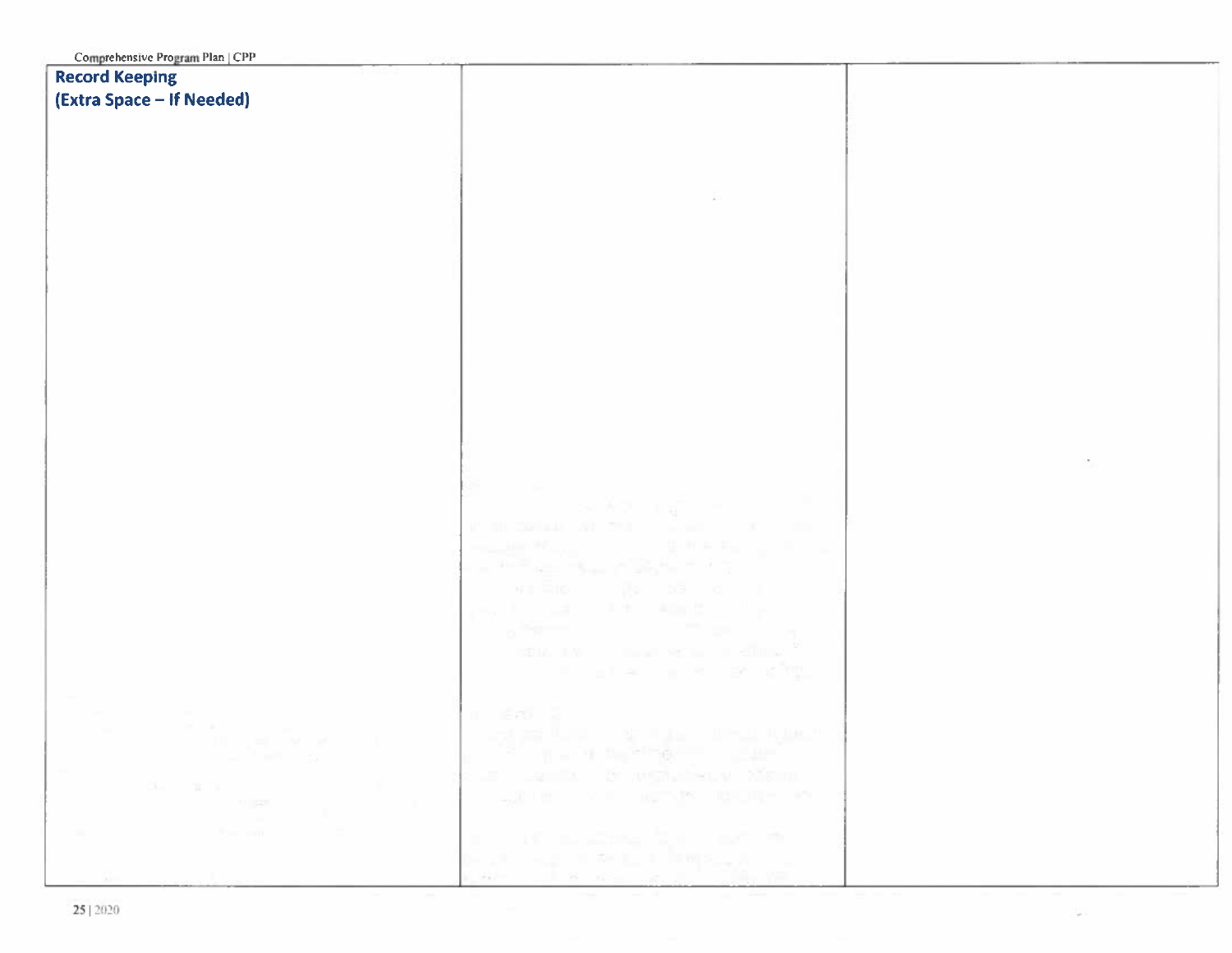## Procedures for Disagreement 12.06

The program plan shall describe procedures for resolving disagreements with parents/guardians, or students in regard to identification, programming, and ALPs. The procedures for resolving disagreements shall include, but need not be limited to: a method for the aggrieved individual to express issues and concerns; a means to discuss disagreements in a timely manner with personnel designated by the district with authority to resolve the disagreement. The procedures shall afford the aggrieved individual notice of the decision giving rise to the dispute and an opportunity to be heard before the decision is implemented. The procedures must be posted for ease of access by stakeholders.

Procedures for disagreement regarding qifted identification and early access are detailed in the district's gifted handbook.

Parents may appeal the gifted identification determination by submitting an appeal in writing. If the parent chooses, they may obtain additional testing information at their own expense.

CDE's quidelines are very clear about gifted identification requirements. If the student data meets the requirements, the school district will reverse its decision. If the data does not support gifted identification, a meeting will be held between the parents/guardians, assistant superintendent, gifted coach, and school principal. A decision will be rendered within 14 days of meeting with the parents.